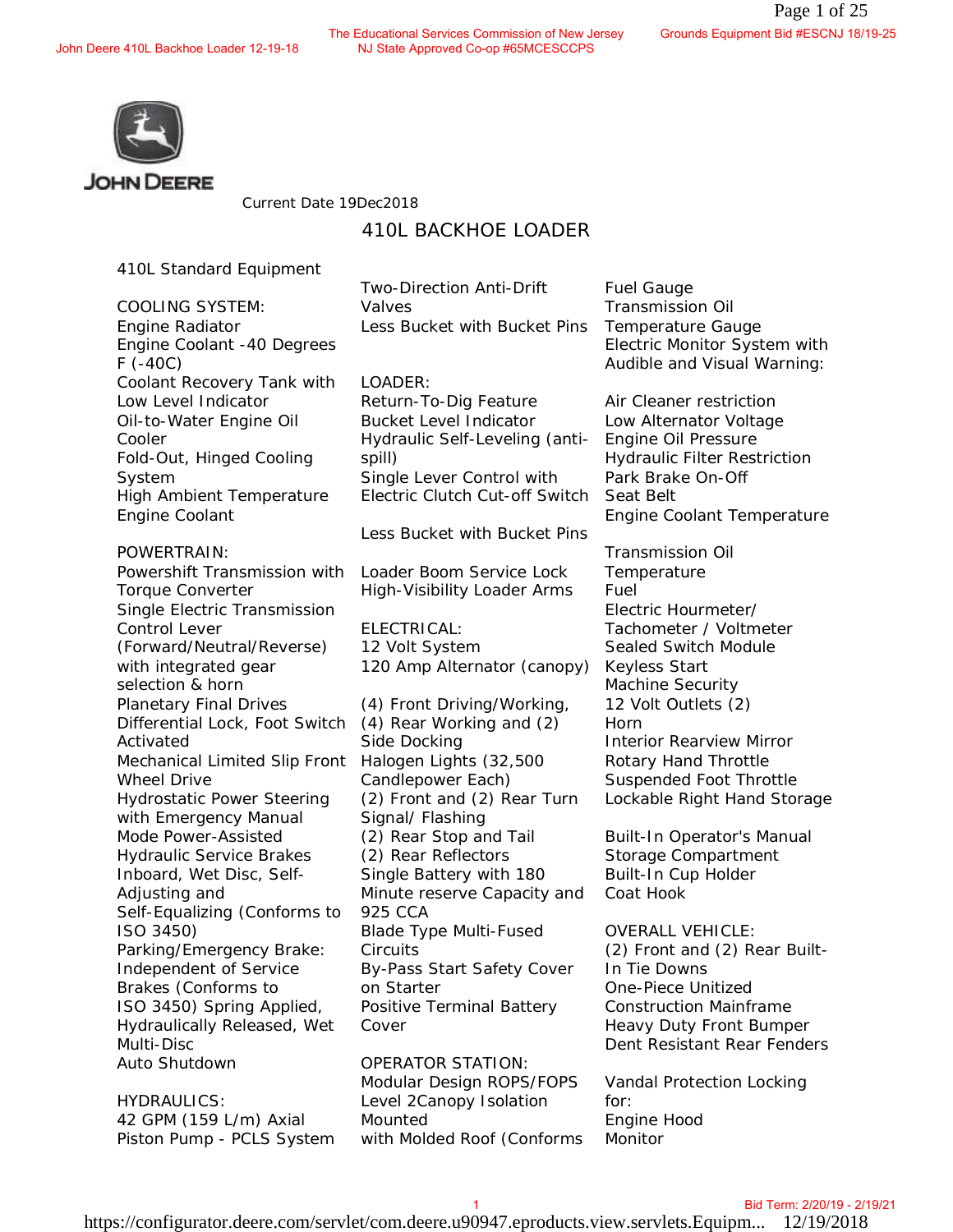Dedicated Hydraulic Reservoir 6 Micron Vertical Spin-On Filter "O" Ring Face Seal **Connectors** Circuit Relief Valve Protection Economy Mode Auto Idle Lift Mode

## BACKHOE:

Backhoe Transport Lock Lever Swing Locking Pin Stored in Op. Station ISO (Deere) 2 Lever Mechanical Backhoe Controls

to SAE J1040) Left and Right Side Access Slip-Resistant Steps and Ergonomically Located Handholds (Conforms to SAE J185) Molded Floor Mat and Headliner Seat, Deluxe Deep Foam, Vinyl Cover, High Back with Adjustable: Suspension for Weight/Height Fore-Aft Lumbar Adjustments Arm Rests 3 In. Seat Belt with Retractor Engine Coolant Temperature Gauge

NJ State Approved Co-op #65MCESCCPS

Tool Box Fuel Tank Hydraulic Reservoir 37 Gal. (140L) Fuel Tank Reverse Warning Alarm 21L - 24 In. 12 PR (R4) Tubeless Rear 12.5/80 - 18 In. 10 PR Traction Front Sure Grip Lug Tires Ground Level Fueling Remote Grease Bank for Front Axle Tilt Hood with (2) Service Positions JDLink Ultimate in Approved Countries Commission Mew Jersey<br>
Conneiston Mew Jersey<br>
Side Access<br>
Tool Box<br>
Site Access<br>
Tool Box<br>
Located 13/19-11 - 24 In. 12 PR (R4)<br>
Located 13/19 - 24 In. 12 PR (R4)<br>
Tubeless Rear<br>
17 - 24 In. 12 PR (R4)<br>
18 and 12.5/80 - 1

Reversible Pad Stabilizer Feet with integrated lock **Stabilizer** 

**Required** *- You must select one from each category*

BASE MACHINE

Ex-Works Dubuque,Iowa, United States of America

As not all option codes have field kits, please review your order option codes and available kits prior to placing a machine order.

| Description         | Code | Price              |
|---------------------|------|--------------------|
| 410L BACKHOE LOADER |      | 0AB0T \$126,797.00 |

### MACHINE CONNECTIVITY

Machine connectivity functions require cellular coverage. Usage of JDLink System requires customer's acceptance of the terms of the John Deere Telematics System Contract.

Option availability limited by specific geographical regions. Please refer to region specific price pages for appropriate ordering codes.

| Description                        | Code | Price              |
|------------------------------------|------|--------------------|
| JDLink Ultimate Cellular - 5 Years |      | 170C No Added Cost |

Includes JDLink hardware: integrated cab wiring harness, antenna, 4G LTE modular telematics gateway (MTG), Wi-Fi data transfer, Blue Tooth capability and JDLink Ultimate activation.

JDLink utilizes cellular and satellite technology infrastructure that is outside the control of John Deere. Changes to that infrastructure may require customers to purchase compatible JDLink hardware to restore functionality.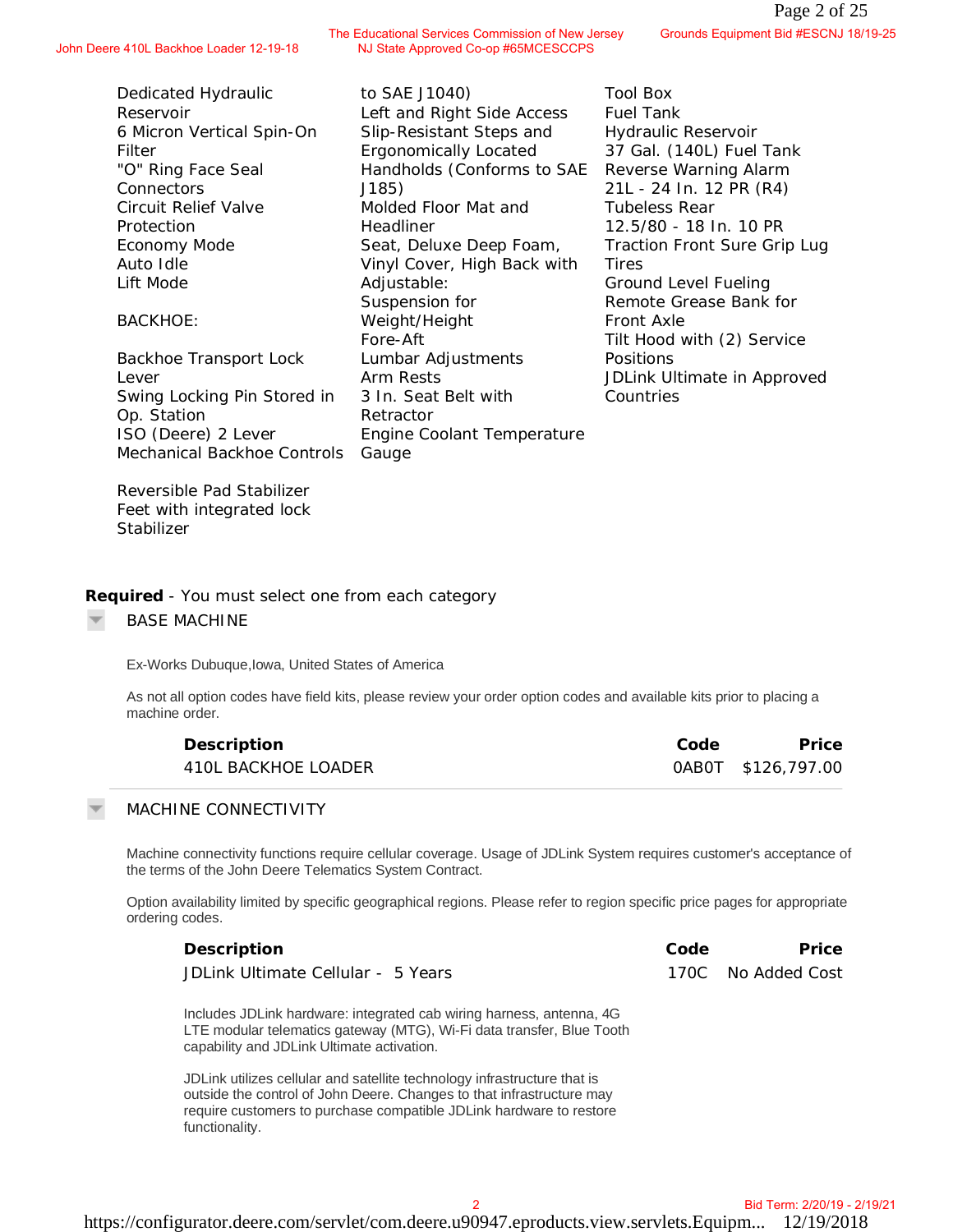John Deere 410L Backhoe Loader 12-19-18 The Educational Services Commission of New Jersey NJ State Approved Co-op #65MCESCCPS

| The Educational Services Commission of New Jersey<br>NJ State Approved Co-op #65MCESCCPS<br>Deere 410L Backhoe Loader 12-19-18                                                                                                                                                                                                                                                                                                                                                                                                                                                                                                                                                                                                                                                                                                                                                                                                                                                                                                                                                                           |      | Grounds Equipment Bid #ESCNJ 18/19-25 |
|----------------------------------------------------------------------------------------------------------------------------------------------------------------------------------------------------------------------------------------------------------------------------------------------------------------------------------------------------------------------------------------------------------------------------------------------------------------------------------------------------------------------------------------------------------------------------------------------------------------------------------------------------------------------------------------------------------------------------------------------------------------------------------------------------------------------------------------------------------------------------------------------------------------------------------------------------------------------------------------------------------------------------------------------------------------------------------------------------------|------|---------------------------------------|
| Includes 5 year subscription. Annual subscription renewal required after 5<br>years for continued functionality. JDLink customer account must be<br>created to access JDLink Ultimate data. Go to www.StellarSupport.com to<br>renew or update JDLink subscriptions.<br>Use of this service, and all rights and obligations of John Deere and the<br>Customer (as identified in the applicable agreement), are governed by the<br>terms and conditions outlined in the applicable Services and Software<br>agreements available at www.JohnDeere.com/Agreements. If these terms<br>and conditions are not agreeable do not proceed and do not use the<br>service.                                                                                                                                                                                                                                                                                                                                                                                                                                        |      |                                       |
| JDLink Ultimate Satellite - 5 Years                                                                                                                                                                                                                                                                                                                                                                                                                                                                                                                                                                                                                                                                                                                                                                                                                                                                                                                                                                                                                                                                      | 170J | \$2,233.00                            |
| Includes JDLink hardware: integrated cab wiring harness, antenna, 4G<br>LTE modular telematics gateway (MTG), Wi-Fi data transfer, Blue Tooth<br>capability and JDLink Ultimate activation. JDLink utilizes cellular and<br>satellite technology infrastructure that is outside the control of John Deere.<br>Changes to that infrastructure may require customers to purchase<br>compatible JDLink hardware to restore functionality. Includes 5 year<br>subscription. Annual subscription renewal required after 5 years for<br>continued functionality. JDLink customer account must be created to<br>access JDLink Ultimate data. Go to www.StellarSupport.com to renew or<br>update JDLink subscriptions. Use of this service, and all rights and<br>obligations of John Deere and the Customer (as identified in the<br>applicable agreement), are governed by the terms and conditions outlined<br>in the applicable Services and Software agreements available at<br>www.JohnDeere.com/Agreements. If these terms and conditions are not<br>agreeable do not proceed and do not use the service. |      |                                       |
| OPERATOR'S MANUAL AND DECALS                                                                                                                                                                                                                                                                                                                                                                                                                                                                                                                                                                                                                                                                                                                                                                                                                                                                                                                                                                                                                                                                             |      |                                       |
| Description                                                                                                                                                                                                                                                                                                                                                                                                                                                                                                                                                                                                                                                                                                                                                                                                                                                                                                                                                                                                                                                                                              | Code | Price                                 |
| English Decals with English Operator and Safety Manuals                                                                                                                                                                                                                                                                                                                                                                                                                                                                                                                                                                                                                                                                                                                                                                                                                                                                                                                                                                                                                                                  | 2401 | No Added Cost                         |
| English decals installed and English operator's manual.<br>Requires engine code 1065.                                                                                                                                                                                                                                                                                                                                                                                                                                                                                                                                                                                                                                                                                                                                                                                                                                                                                                                                                                                                                    |      |                                       |
| English Decals with Spanish Decals and Manuals Seperate                                                                                                                                                                                                                                                                                                                                                                                                                                                                                                                                                                                                                                                                                                                                                                                                                                                                                                                                                                                                                                                  | 2403 | No Added Cost                         |
| English decals installed with Spanish decal packet included with English<br>and Spanish operator's manual.<br>Requires engine code 1065.                                                                                                                                                                                                                                                                                                                                                                                                                                                                                                                                                                                                                                                                                                                                                                                                                                                                                                                                                                 |      |                                       |
| English Decals with French Decals and Manuals Seperate                                                                                                                                                                                                                                                                                                                                                                                                                                                                                                                                                                                                                                                                                                                                                                                                                                                                                                                                                                                                                                                   | 2404 | No Added Cost                         |
| English decals installed with French decal packet included with English<br>and French operator's manual.<br>Requires engine code 1065.                                                                                                                                                                                                                                                                                                                                                                                                                                                                                                                                                                                                                                                                                                                                                                                                                                                                                                                                                                   |      |                                       |
| FRONT AXLE AND TRANSMISSION                                                                                                                                                                                                                                                                                                                                                                                                                                                                                                                                                                                                                                                                                                                                                                                                                                                                                                                                                                                                                                                                              |      |                                       |
| Description                                                                                                                                                                                                                                                                                                                                                                                                                                                                                                                                                                                                                                                                                                                                                                                                                                                                                                                                                                                                                                                                                              | Code | Price                                 |
| 2 Wheel Drive Powershift Transmission                                                                                                                                                                                                                                                                                                                                                                                                                                                                                                                                                                                                                                                                                                                                                                                                                                                                                                                                                                                                                                                                    | 3035 | (\$9,872.00)                          |
| With 5F/3R Powershift Transmission.<br>Includes torque converter with electrically actuated twist grip TCL in 1st<br>through<br>5th gears.                                                                                                                                                                                                                                                                                                                                                                                                                                                                                                                                                                                                                                                                                                                                                                                                                                                                                                                                                               |      |                                       |
| Mechanical Front Wheel Drive (MFWD) with Limited Slip<br>Differential                                                                                                                                                                                                                                                                                                                                                                                                                                                                                                                                                                                                                                                                                                                                                                                                                                                                                                                                                                                                                                    | 3065 | No Added Cost                         |
| 3                                                                                                                                                                                                                                                                                                                                                                                                                                                                                                                                                                                                                                                                                                                                                                                                                                                                                                                                                                                                                                                                                                        |      | Bid Term: 2/20/19 - 2/19/21           |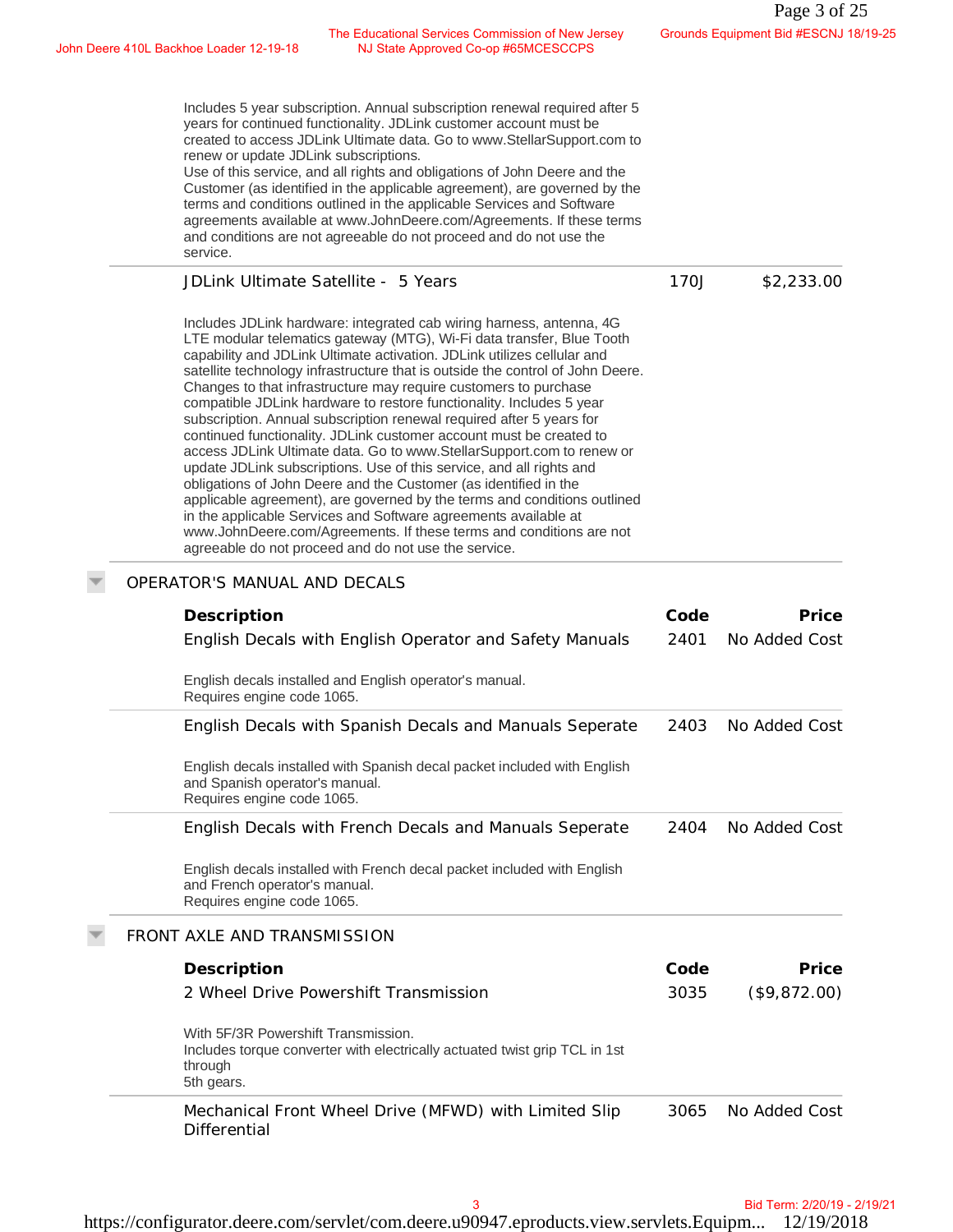John Deere 410L Backhoe Loader 12-19-18 The Educational Services Commission of New Jersey<br>NJ State Approved Co-op #65MCESCCPS NJ State Approved Co-op #65MCESCCPS

| 5F/3R Powershift Transmission.<br>Includes torque converter with electrically actuated twist grip TCL in 1st<br>through 5th gears.                    |      |            |
|-------------------------------------------------------------------------------------------------------------------------------------------------------|------|------------|
| Mechanical Front Wheel Drive (MFWD) with Limited Slip<br>Differential Autoshift Transmission                                                          | 3095 | \$2,876.00 |
| 5F/3R Autoshift Transmission.<br>Autoshift can turned on/off in the SSM. When Autoshift if off, Backhoe will<br>operate with Powershift transmission. |      |            |
| WHEELS AND TIRES                                                                                                                                      |      |            |

| 5F/3R Powershift Transmission.<br>Includes torque converter with electrically actuated twist grip TCL in 1st<br>through 5th gears.                                                                                                                              |      |               |
|-----------------------------------------------------------------------------------------------------------------------------------------------------------------------------------------------------------------------------------------------------------------|------|---------------|
| Mechanical Front Wheel Drive (MFWD) with Limited Slip<br>Differential Autoshift Transmission                                                                                                                                                                    | 3095 | \$2,876.00    |
| 5F/3R Autoshift Transmission.<br>Autoshift can turned on/off in the SSM. When Autoshift if off, Backhoe will<br>operate with Powershift transmission.                                                                                                           |      |               |
| <b>WHEELS AND TIRES</b>                                                                                                                                                                                                                                         |      |               |
| Orders with custom codes are exempt from order response targets. Not all custom codes may be published. If there<br>are specific configuration needs that you don't see available, please contact Dealer Marketing Assistance Center<br>(DMAC): (563) 589-6660. |      |               |
| Description                                                                                                                                                                                                                                                     | Code | Price         |
| For use with MFWD                                                                                                                                                                                                                                               |      |               |
| Galaxy 580 Radial - 500/70R24 Rear & 340/80R18 Front                                                                                                                                                                                                            | 4484 | \$1,122.00    |
| Requires axle code 3065 or 3095.<br>Tire designed for off-road operation.                                                                                                                                                                                       |      |               |
| Galaxy 21L 24 in. 12 PR Rear & 12.5/80-18 10PR Front                                                                                                                                                                                                            | 4466 | No Added Cost |
| Requires axle code 3065 or 3095.<br>Rear tire chains require wheel spacers.                                                                                                                                                                                     |      |               |
| Firestone 21L - 24 12PR & 12.5/80-18 12PR Traction Sure<br>Grip Lug, Front                                                                                                                                                                                      | 4891 | \$574.00      |
| 92 Inches (2.33 M) overall width.<br>Requires axle code 3065 or 3095.<br>Rear tire chains require wheel spacers.                                                                                                                                                |      |               |
| Michelin Radial - 500/70 R24 XMCL Rear & 340/80 R18<br><b>XMCL Front</b>                                                                                                                                                                                        | 4782 | \$2,282.00    |
| 85 in. (2.16 m) overall width.<br>Requires axle code 3065 or 3095.<br>Rear tire chains require wheel spacers.                                                                                                                                                   |      |               |
| Galaxy 16.9-28 12PR Rear & 12.5/80 10PR Front                                                                                                                                                                                                                   | 4468 | \$298.00      |
| Requires axle code 3065 or 3095.<br>Not recommended for use with chains.                                                                                                                                                                                        |      |               |
| Galaxy 550 Radial - 500/70R24 Rear & 340/80R18 Front                                                                                                                                                                                                            | 4482 | \$1,882.00    |
| Requires axle code 3065 or 3095.<br>Tire designed for hard surface roading and snow.                                                                                                                                                                            |      |               |
| Custom Code - Galaxy 21L 24 in. 12 PR Rear on HD Rim &<br>12.5/80-18 10PR Front                                                                                                                                                                                 | 44G6 | \$1,134.00    |
| Requires axle code 3065 or 3095.                                                                                                                                                                                                                                |      |               |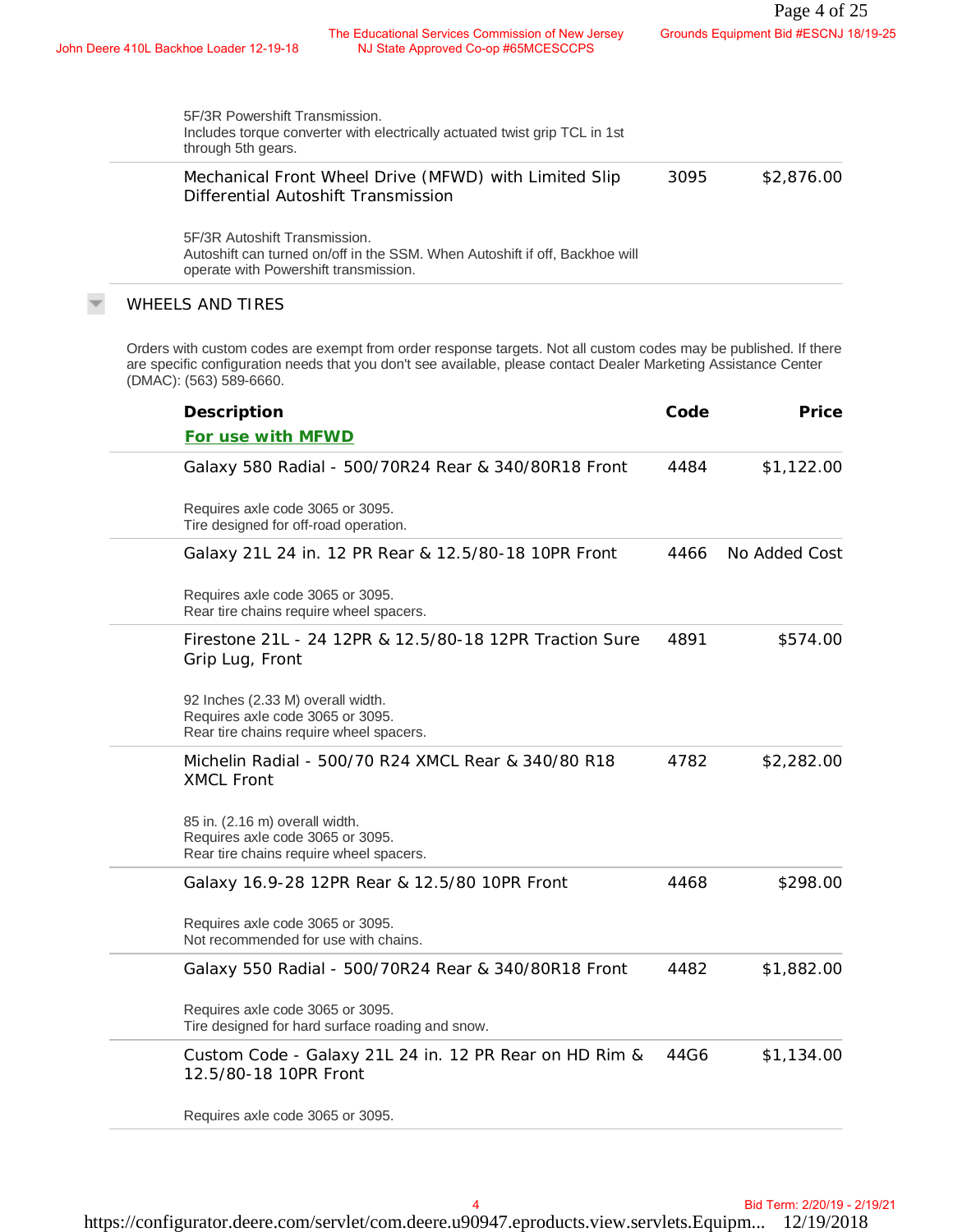|                                                                                                                                                                                                                                                                                                                                                                                                                                                                                                                                                                                                                              |                  | Page 5 of 25                          |
|------------------------------------------------------------------------------------------------------------------------------------------------------------------------------------------------------------------------------------------------------------------------------------------------------------------------------------------------------------------------------------------------------------------------------------------------------------------------------------------------------------------------------------------------------------------------------------------------------------------------------|------------------|---------------------------------------|
| The Educational Services Commission of New Jersey<br>John Deere 410L Backhoe Loader 12-19-18<br>NJ State Approved Co-op #65MCESCCPS                                                                                                                                                                                                                                                                                                                                                                                                                                                                                          |                  | Grounds Equipment Bid #ESCNJ 18/19-25 |
| Custom Code - Goodyear 16.9 x 28 10PR R-4 TL IT525<br>with 12.5/80 x 18 14PR I-3                                                                                                                                                                                                                                                                                                                                                                                                                                                                                                                                             | 47D8             | \$928.00                              |
| Requires axle code 3065 or 3075.                                                                                                                                                                                                                                                                                                                                                                                                                                                                                                                                                                                             |                  |                                       |
| For use with 2 Wheel Drive                                                                                                                                                                                                                                                                                                                                                                                                                                                                                                                                                                                                   |                  |                                       |
| Galaxy 16.9-28 12 PR Rear & 12.5/80-18 12PR Front                                                                                                                                                                                                                                                                                                                                                                                                                                                                                                                                                                            | 4440             | \$370.00                              |
| Requires axle code 3035.<br>Not recommended for use with chains.                                                                                                                                                                                                                                                                                                                                                                                                                                                                                                                                                             |                  |                                       |
| Galaxy 21L 24 12PR Rear & 12.5/80-18 12PR Front                                                                                                                                                                                                                                                                                                                                                                                                                                                                                                                                                                              | 4444             | No Added Cost                         |
| Requires axle code 3035.<br>Rear tire chains require wheel spacers.                                                                                                                                                                                                                                                                                                                                                                                                                                                                                                                                                          |                  |                                       |
| Galaxy 21L 24 12PR Rear & 14.5/75-16.1 16PR Front                                                                                                                                                                                                                                                                                                                                                                                                                                                                                                                                                                            | 4452             | No Added Cost                         |
| Requires axle code 3035.<br>Rear tire chains require wheel spacers.                                                                                                                                                                                                                                                                                                                                                                                                                                                                                                                                                          |                  |                                       |
| Custom Code - 19.5L X 24 10 PR Softrac II R-3 TURF (GY)<br>w/ 12.5/80-18 12PR (Galaxy)                                                                                                                                                                                                                                                                                                                                                                                                                                                                                                                                       | 42C <sub>0</sub> | \$928.00                              |
| Requires code 3035.                                                                                                                                                                                                                                                                                                                                                                                                                                                                                                                                                                                                          |                  |                                       |
| Custom Code - ALLIANCE 550 RADIAL 2WD - 550/70R24<br>REAR w/ 340/80R18 FRONT                                                                                                                                                                                                                                                                                                                                                                                                                                                                                                                                                 | 44D2             | \$2,523.00                            |
| OPERATOR'S STATION                                                                                                                                                                                                                                                                                                                                                                                                                                                                                                                                                                                                           |                  |                                       |
| Description                                                                                                                                                                                                                                                                                                                                                                                                                                                                                                                                                                                                                  | Code             | Price                                 |
| Canopy (ROPS/FOPS)                                                                                                                                                                                                                                                                                                                                                                                                                                                                                                                                                                                                           | 2015             | No Added Cost                         |
| Isolation mounted Modular design ROPS/FOPS Level 2 (meets ISO 3449<br>& ISO 3471 / SAE J1040) Molded roof.<br>Molded floor mats if Code 5285 is ordered.<br>Mechanical Suspension Deluxe, Vinyl, Swivel Seat with Lumbar<br>Adjustment and Arm Rests, Fully Adjustable.<br>3 In. Retractable Seat Belt.<br>(2) front driving/working halogen lights - 32,500 Candlepower Each<br>(2) rear working halogen lights - 32,500 Candlepower Each<br>(6) additional work roof lights adds 2 front, 2 rear and 1 on each side of<br>roof<br>(4) turn signal/flashing/rear stop/tail lights - 2 front and rear<br>(2) rear reflectors |                  |                                       |
| Cab                                                                                                                                                                                                                                                                                                                                                                                                                                                                                                                                                                                                                          | 2035             | \$12,889.00                           |
| Isolation mounted Modular design ROPS/FOPS Level 2 (meets ISO 3449<br>& ISO 3471 / SAE J1040) Molded roof.<br>Tinted safety glass.<br>Deluxe interior trim.<br>Headliner.<br>Molded floor mats.<br>Less Radio.<br>Air Conditioning 26,000 BTU.<br>CFC free R134a refrigerant.<br>Heater/defrosters/pressurizer, 40,000 BTU, 3 speed.<br>Mechanical Suspension Deluxe, Cloth, Swivel Seat with Lumbar<br>Adjustment and Arm Rests, Fully Adjustable.                                                                                                                                                                          |                  |                                       |
| 5                                                                                                                                                                                                                                                                                                                                                                                                                                                                                                                                                                                                                            |                  | Bid Term: 2/20/19 - 2/19/21           |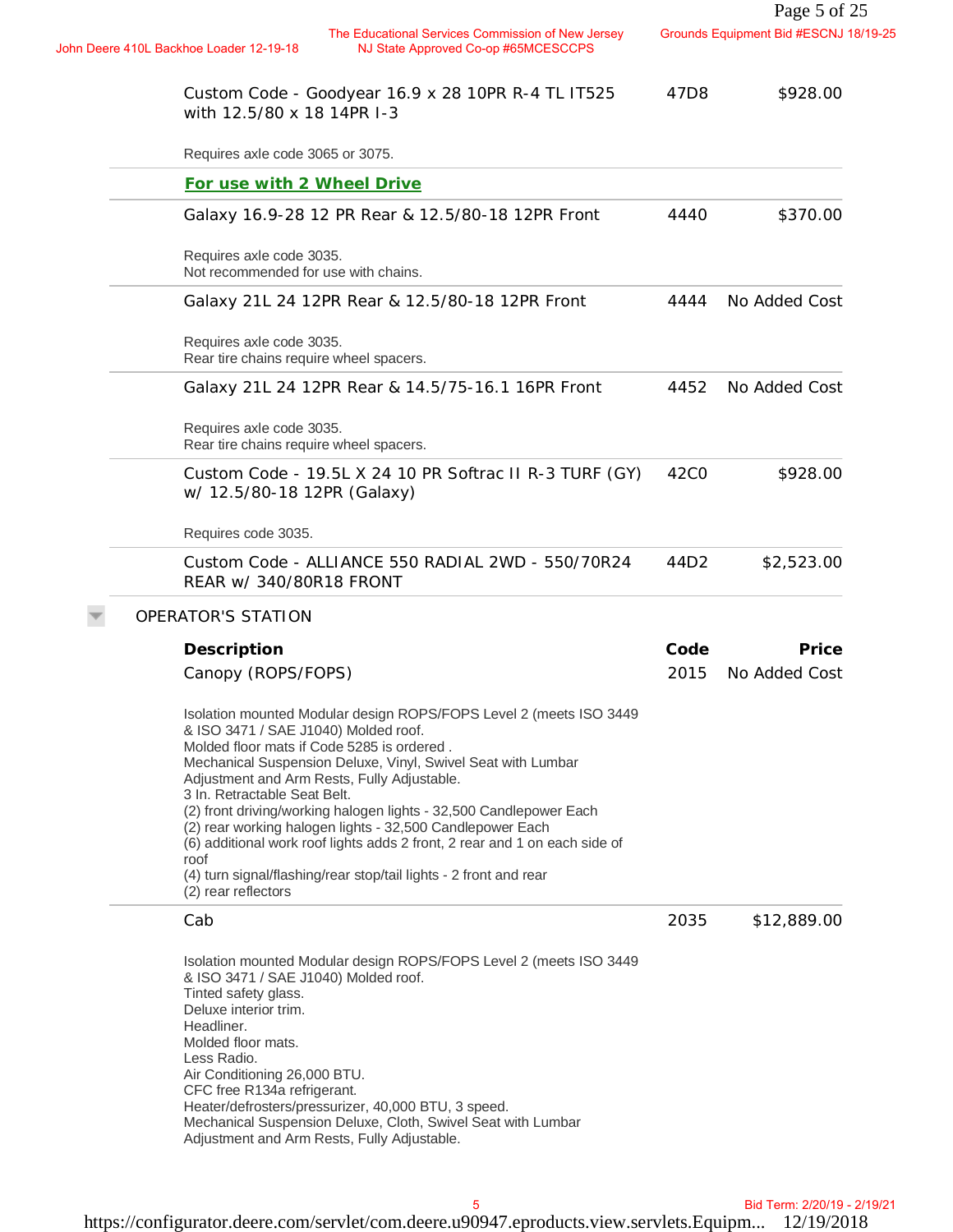John Deere 410L Backhoe Loader 12-19-18 The Educational Services Commission of New Jersey NJ State Approved Co-op #65MCESCCPS

| The Educational Services Commission of New Jersey<br>hn Deere 410L Backhoe Loader 12-19-18<br>NJ State Approved Co-op #65MCESCCPS                                                                                                                                                                                                                                                                                                                                    |      | Grounds Equipment Bid #ESCNJ 18/19-25 |
|----------------------------------------------------------------------------------------------------------------------------------------------------------------------------------------------------------------------------------------------------------------------------------------------------------------------------------------------------------------------------------------------------------------------------------------------------------------------|------|---------------------------------------|
| 3 in Seat Belt.<br>Tilt Steering Wheel.<br><b>Interior Rearview Mirror</b><br>Front 2-speed wiper with windshield washer and rear 1-speed wiper.<br>(2) front driving/working halogen lights - 32,500 Candlepower Each<br>(2) rear working halogen lights - 32,500 Candlepower Each<br>(6) additional work roof lights adds 2 front, 2 rear and 1 on each side of<br>roof<br>(4) turn signal/flashing/rear stop/tail lights - 2 front and rear<br>(2) rear reflector |      |                                       |
| See Order As Desired codes for additional Cab options not included in<br>standard Cab (i.e. Air Suspension Seat, Radio, Sun Visor).                                                                                                                                                                                                                                                                                                                                  |      |                                       |
| <b>BATTERIES</b>                                                                                                                                                                                                                                                                                                                                                                                                                                                     |      |                                       |
| Description                                                                                                                                                                                                                                                                                                                                                                                                                                                          | Code | Price                                 |
| Single Battery, 150 Minute Reserve Capacity (950 CCA)                                                                                                                                                                                                                                                                                                                                                                                                                | 8625 | No Added Cost                         |
| Recommended for use in ambient temperatures ABOVE 32 degrees F (0<br>degrees C).                                                                                                                                                                                                                                                                                                                                                                                     |      |                                       |
| Single Battery With Disconnect and Jump Post                                                                                                                                                                                                                                                                                                                                                                                                                         | 8635 | \$250.00                              |
| Recommended for use in ambient temperatures ABOVE 32 degrees F (0<br>degrees C).                                                                                                                                                                                                                                                                                                                                                                                     |      |                                       |
| Dual Maintenance Free Batteries                                                                                                                                                                                                                                                                                                                                                                                                                                      | 8675 | \$279.00                              |
| 300 Minute Reserve Capacity (1900 CCA).<br>Recommended for temperatures below 32 degrees F (0 degrees C).                                                                                                                                                                                                                                                                                                                                                            |      |                                       |
| Dual Maintenance Free Batteries With Disconnect and<br>Jump Post                                                                                                                                                                                                                                                                                                                                                                                                     | 8685 | \$529.00                              |
| Recommended for use in ambient temperatures BELOW 32 degrees F (0<br>degrees C).                                                                                                                                                                                                                                                                                                                                                                                     |      |                                       |
| <b>BACKHOE DIPPERSTICK</b>                                                                                                                                                                                                                                                                                                                                                                                                                                           |      |                                       |
| Description                                                                                                                                                                                                                                                                                                                                                                                                                                                          | Code | Price                                 |
| <b>Standard Dipperstick</b>                                                                                                                                                                                                                                                                                                                                                                                                                                          | 6010 | No Added Cost                         |
| Includes extended stabilizer legs.                                                                                                                                                                                                                                                                                                                                                                                                                                   |      |                                       |
| <b>Extendible Dipperstick</b>                                                                                                                                                                                                                                                                                                                                                                                                                                        | 6020 | \$8,141.00                            |
| Extended stabilizer legs.                                                                                                                                                                                                                                                                                                                                                                                                                                            |      |                                       |
| <b>BACKHOE AUXILIARY HYDRAULICS</b>                                                                                                                                                                                                                                                                                                                                                                                                                                  |      |                                       |
| Description                                                                                                                                                                                                                                                                                                                                                                                                                                                          | Code | Price                                 |
| No Auxiliary                                                                                                                                                                                                                                                                                                                                                                                                                                                         | 6210 | No Added Cost                         |
| Auxiliary Hydraulic with One Way Flow (Hammer)                                                                                                                                                                                                                                                                                                                                                                                                                       | 6220 | \$3,978.00                            |
| Includes plumbing to end of dipperstick.                                                                                                                                                                                                                                                                                                                                                                                                                             |      |                                       |
| Auxiliary Hydraulic with One & Two Way Flow (Hammer &<br>Thumb/Swinger)                                                                                                                                                                                                                                                                                                                                                                                              | 6230 | \$6,058.00                            |
|                                                                                                                                                                                                                                                                                                                                                                                                                                                                      |      |                                       |
| 6                                                                                                                                                                                                                                                                                                                                                                                                                                                                    |      | Bid Term: 2/20/19 - 2/19/21           |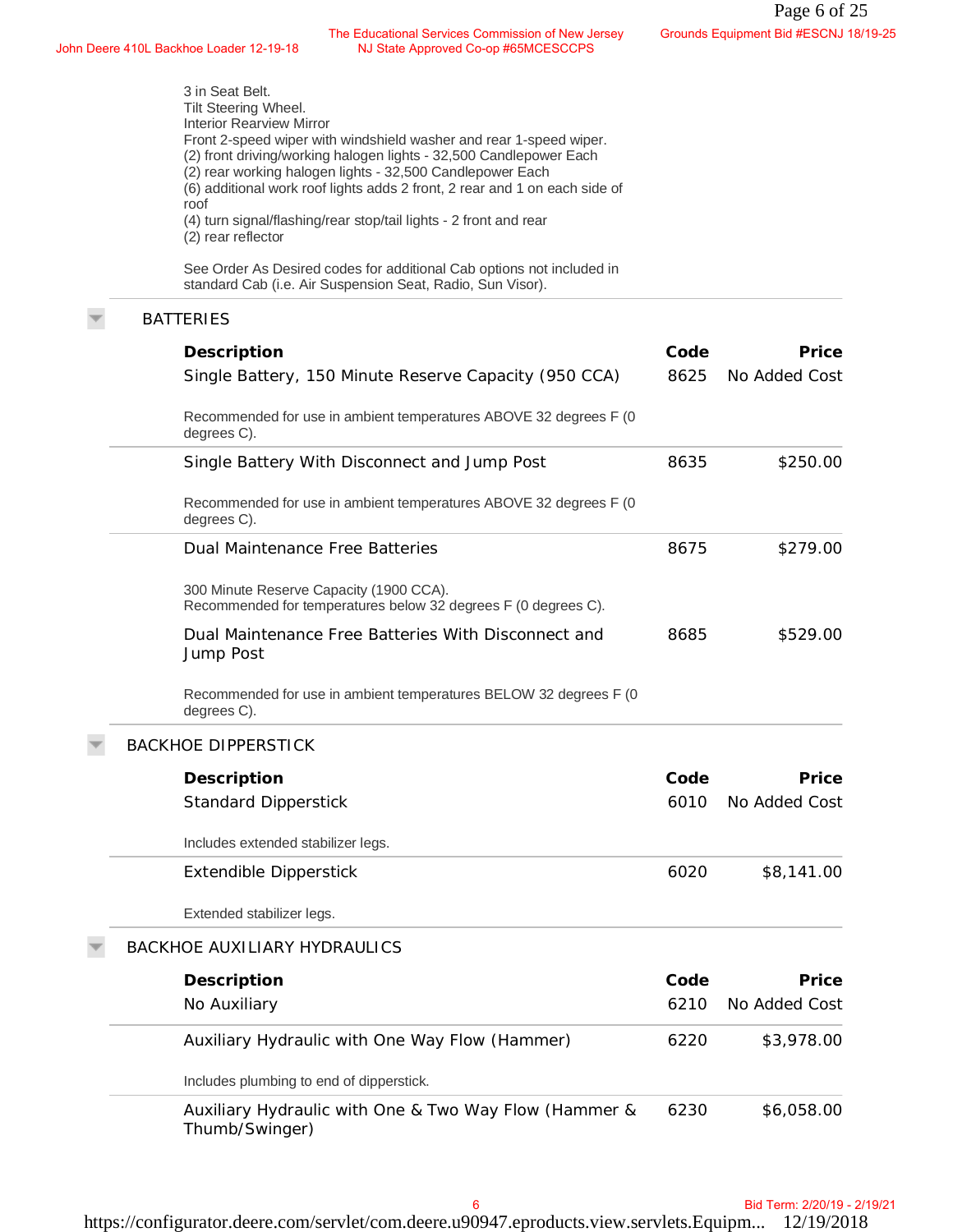John Deere 410L Backhoe Loader 12-19-18 The Educational Services Commission of New Jersey NJ State Approved Co-op #65MCESCCPS

| Includes factory installed plumbing to end of dipperstick for one and two<br>way flow valve.                                                                                                                |              |                        |
|-------------------------------------------------------------------------------------------------------------------------------------------------------------------------------------------------------------|--------------|------------------------|
| Auxiliary Hydraulic with Two Way Flow                                                                                                                                                                       | 6240         | \$1,060.00             |
| Adds a foot pedal and linkage to allow Two Way Flow on mechanical<br>control configurations.<br>Includes plumbing to end of dipperstick for two way flow valve.<br>Requires Standard Dipperstick code 6010. |              |                        |
| <b>BACKHOE CONTROLS</b>                                                                                                                                                                                     |              |                        |
| Description<br>Mechanical Controls, Two Lever, ISO (DEERE)                                                                                                                                                  | Code<br>5225 | Price<br>No Added Cost |
| Pilot Controls, Two Lever, with Pattern Selection                                                                                                                                                           | 5285         | \$2,594.00             |
| Proportional Auxiliary control and extendible dipperstick controlintegrated<br>into pilot control levers.                                                                                                   |              |                        |
| <b>BACKHOE QUICK COUPLERS</b>                                                                                                                                                                               |              |                        |
| Description<br>Less Coupler                                                                                                                                                                                 | Code<br>5400 | Price<br>No Added Cost |
| <b>DEERE Standard Quick Coupler</b>                                                                                                                                                                         | 5410         | \$1,231.00             |
| For use with 310SE, SG, SJ, SK, SL; 410E, G,J, K, L backhoe buckets.<br>Not compatible with 310E, G, J, K, L Series Backhoe Buckets.                                                                        |              |                        |
| Multi-Brand Quick Coupler                                                                                                                                                                                   | 5420         | \$1,399.00             |
| For use with DEERE C, D, SE, SG, SJ, SK, SL & SL HL Series buckets<br>and with Case K, L, M and CAT C Series Buckets.<br>Not for use with 710 Buckets.<br>Not compatible with Case N-Series.                |              |                        |
| Spacers are recommended for Cat and Case buckets, see bulletin<br>07BH08 for details.                                                                                                                       |              |                        |
| Top Hook Quick Coupler                                                                                                                                                                                      | 5430         | \$1,122.00             |
| For use with DEERE Top Hook Coupler bucket codes 5630 or 5660 and<br>CP or Pre-XLS Wain Roy Top Hook Bucket.                                                                                                |              |                        |
| New Series Multi-Brand Quick Coupler                                                                                                                                                                        | 5440         | \$1,444.00             |
| For use with CAT D, E, F, Case K-L-M, and DEERE SE, SG, SJ, SK, SL &<br>SL HL Series backhoe buckets except high-capacity buckets and 710<br>buckets.<br>Not compatible with Case N-Series.                 |              |                        |
| Universal Coupler - Pin-grabber style coupler (non-<br>hydraulic)                                                                                                                                           | 5450         | \$2,761.00             |
| For use with DEERE C, D, SE, SG, SJ, SK, SL & SL HL Series buckets<br>and with Case K, L, M, N and CAT C, D, E & F Series Buckets.<br>Not for High Capacity Buckets and 710 Buckets.                        |              |                        |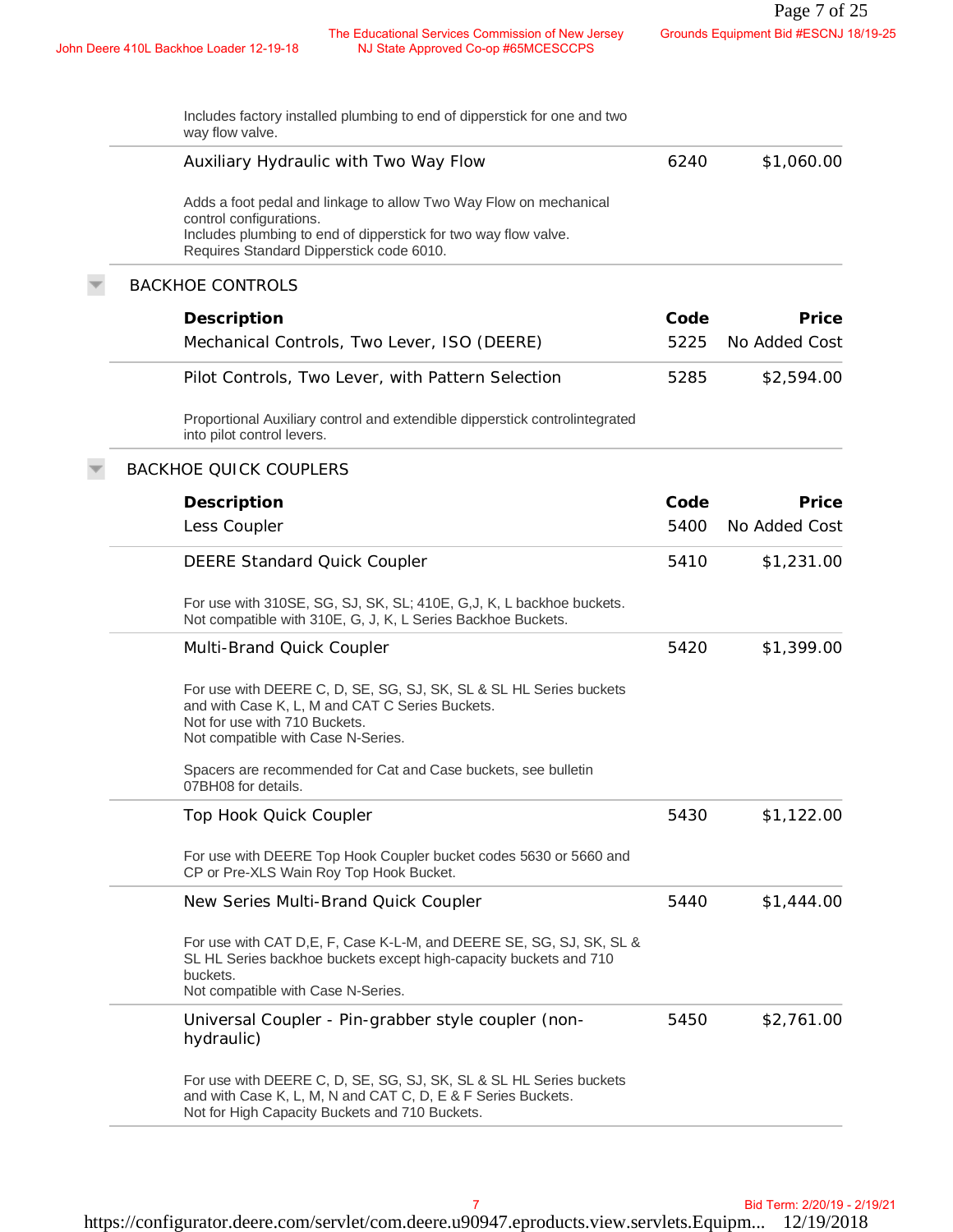| The Educational Services Commission of New Jersey<br>John Deere 410L Backhoe Loader 12-19-18<br>NJ State Approved Co-op #65MCESCCPS<br>Rear Hydraulic Coupler for Pin-on Buckets<br>For use on 310SL, 310SL HL, and 410L with a Serial Number of 303524<br>and Higher. For use with DEERE SE, SG, SJ, SK, SL & SL HL Series pin-<br>on buckets and 410E, G, J, K, and L Series pin-on buckets.<br>Not for use with Top Hook Buckets. Reference Bulletins 17BH09 and<br>16BH17 for bucket compatibility and SSM information.<br>Rear Spring Type Quick Coupler<br>For use with DEERE SE, SG, SJ, SK, SL & SL HL Series pin-on buckets<br>and 410E, G, J, K, and L Series pin-on buckets. Not for use with Top Hook<br>Buckets. Reference Bulletin 17BH09 for bucket compatibility information.<br><b>BACKHOE BUCKETS</b><br>For Deere buckets:<br>All buckets include lift holes. | 5460<br>5480                                                                                              | Grounds Equipment Bid #ESCNJ 18/19-25<br>\$7,317.00<br>\$3,077.00 |
|----------------------------------------------------------------------------------------------------------------------------------------------------------------------------------------------------------------------------------------------------------------------------------------------------------------------------------------------------------------------------------------------------------------------------------------------------------------------------------------------------------------------------------------------------------------------------------------------------------------------------------------------------------------------------------------------------------------------------------------------------------------------------------------------------------------------------------------------------------------------------------|-----------------------------------------------------------------------------------------------------------|-------------------------------------------------------------------|
|                                                                                                                                                                                                                                                                                                                                                                                                                                                                                                                                                                                                                                                                                                                                                                                                                                                                                  |                                                                                                           |                                                                   |
|                                                                                                                                                                                                                                                                                                                                                                                                                                                                                                                                                                                                                                                                                                                                                                                                                                                                                  |                                                                                                           |                                                                   |
|                                                                                                                                                                                                                                                                                                                                                                                                                                                                                                                                                                                                                                                                                                                                                                                                                                                                                  |                                                                                                           |                                                                   |
|                                                                                                                                                                                                                                                                                                                                                                                                                                                                                                                                                                                                                                                                                                                                                                                                                                                                                  |                                                                                                           |                                                                   |
|                                                                                                                                                                                                                                                                                                                                                                                                                                                                                                                                                                                                                                                                                                                                                                                                                                                                                  |                                                                                                           |                                                                   |
|                                                                                                                                                                                                                                                                                                                                                                                                                                                                                                                                                                                                                                                                                                                                                                                                                                                                                  |                                                                                                           |                                                                   |
|                                                                                                                                                                                                                                                                                                                                                                                                                                                                                                                                                                                                                                                                                                                                                                                                                                                                                  |                                                                                                           |                                                                   |
| Description                                                                                                                                                                                                                                                                                                                                                                                                                                                                                                                                                                                                                                                                                                                                                                                                                                                                      | Code                                                                                                      | Price                                                             |
| Less Backhoe Bucket with Bucket Pins                                                                                                                                                                                                                                                                                                                                                                                                                                                                                                                                                                                                                                                                                                                                                                                                                                             | 5600                                                                                                      | No Added Cost                                                     |
| 12 In. (305 mm) Wide Bucket, 3.3 Cu. Ft. (0.09 Cu. M.)<br><b>Capacity Buckets</b>                                                                                                                                                                                                                                                                                                                                                                                                                                                                                                                                                                                                                                                                                                                                                                                                | 5616                                                                                                      | \$1,101.00                                                        |
| Bucket includes TK Teeth.                                                                                                                                                                                                                                                                                                                                                                                                                                                                                                                                                                                                                                                                                                                                                                                                                                                        |                                                                                                           |                                                                   |
| 18" (457 mm) Wide, Heavy-Duty, 5.1 Cu. Ft. (0.14 Cu.<br>M.) Capacity Bucket                                                                                                                                                                                                                                                                                                                                                                                                                                                                                                                                                                                                                                                                                                                                                                                                      | 5626                                                                                                      | \$1,309.00                                                        |
| Bucket includes TK Teeth.                                                                                                                                                                                                                                                                                                                                                                                                                                                                                                                                                                                                                                                                                                                                                                                                                                                        |                                                                                                           |                                                                   |
| Top Hook 18" (457 mm) Wide, Heavy-Duty, 5.1 Cu. Ft.<br>(0.14 Cu. M.) Capacity Coupler Bucket                                                                                                                                                                                                                                                                                                                                                                                                                                                                                                                                                                                                                                                                                                                                                                                     | 5630                                                                                                      | \$1,278.00                                                        |
| Bucket includes TK Teeth.<br>Requires Code 5430 Top Hook Coupler.                                                                                                                                                                                                                                                                                                                                                                                                                                                                                                                                                                                                                                                                                                                                                                                                                |                                                                                                           |                                                                   |
| 24" (610 mm) Wide, Heavy-Duty, 7.5 Cu. Ft. (0.21 Cu.<br>M.) Capacity Bucket                                                                                                                                                                                                                                                                                                                                                                                                                                                                                                                                                                                                                                                                                                                                                                                                      | 5656                                                                                                      | \$1,333.00                                                        |
| Bucket includes TK Teeth.                                                                                                                                                                                                                                                                                                                                                                                                                                                                                                                                                                                                                                                                                                                                                                                                                                                        |                                                                                                           |                                                                   |
| Top Hook 24" (610 mm) Wide, Heavy-Duty, 8.8 Cu. Ft.<br>(0.25 Cu. M.) Capacity Coupler Bucket                                                                                                                                                                                                                                                                                                                                                                                                                                                                                                                                                                                                                                                                                                                                                                                     | 5660                                                                                                      | \$1,772.00                                                        |
| Bucket includes TK Teeth.<br>Requires Code 5430 Top Hook Coupler.                                                                                                                                                                                                                                                                                                                                                                                                                                                                                                                                                                                                                                                                                                                                                                                                                |                                                                                                           |                                                                   |
| 24" (610 mm) Wide, Severe-Duty, 7.5 Cu. Ft. (0.21 Cu.<br>M.) Capacity Bucket                                                                                                                                                                                                                                                                                                                                                                                                                                                                                                                                                                                                                                                                                                                                                                                                     | 5658                                                                                                      | \$1,753.00                                                        |
|                                                                                                                                                                                                                                                                                                                                                                                                                                                                                                                                                                                                                                                                                                                                                                                                                                                                                  |                                                                                                           |                                                                   |
|                                                                                                                                                                                                                                                                                                                                                                                                                                                                                                                                                                                                                                                                                                                                                                                                                                                                                  | 5676                                                                                                      | \$1,753.00                                                        |
| 24" (610 mm) Wide, Heavy-Duty, 8.8 Cu. Ft. (0.25 Cu.<br>M.) Capacity Bucket                                                                                                                                                                                                                                                                                                                                                                                                                                                                                                                                                                                                                                                                                                                                                                                                      | 5678                                                                                                      | \$1,995.00                                                        |
|                                                                                                                                                                                                                                                                                                                                                                                                                                                                                                                                                                                                                                                                                                                                                                                                                                                                                  | Bucket includes TK Teeth.<br>24" (610 mm) Wide, Severe-Duty, 8.8 Cu. Ft. (0.25 Cu.<br>M.) Capacity Bucket |                                                                   |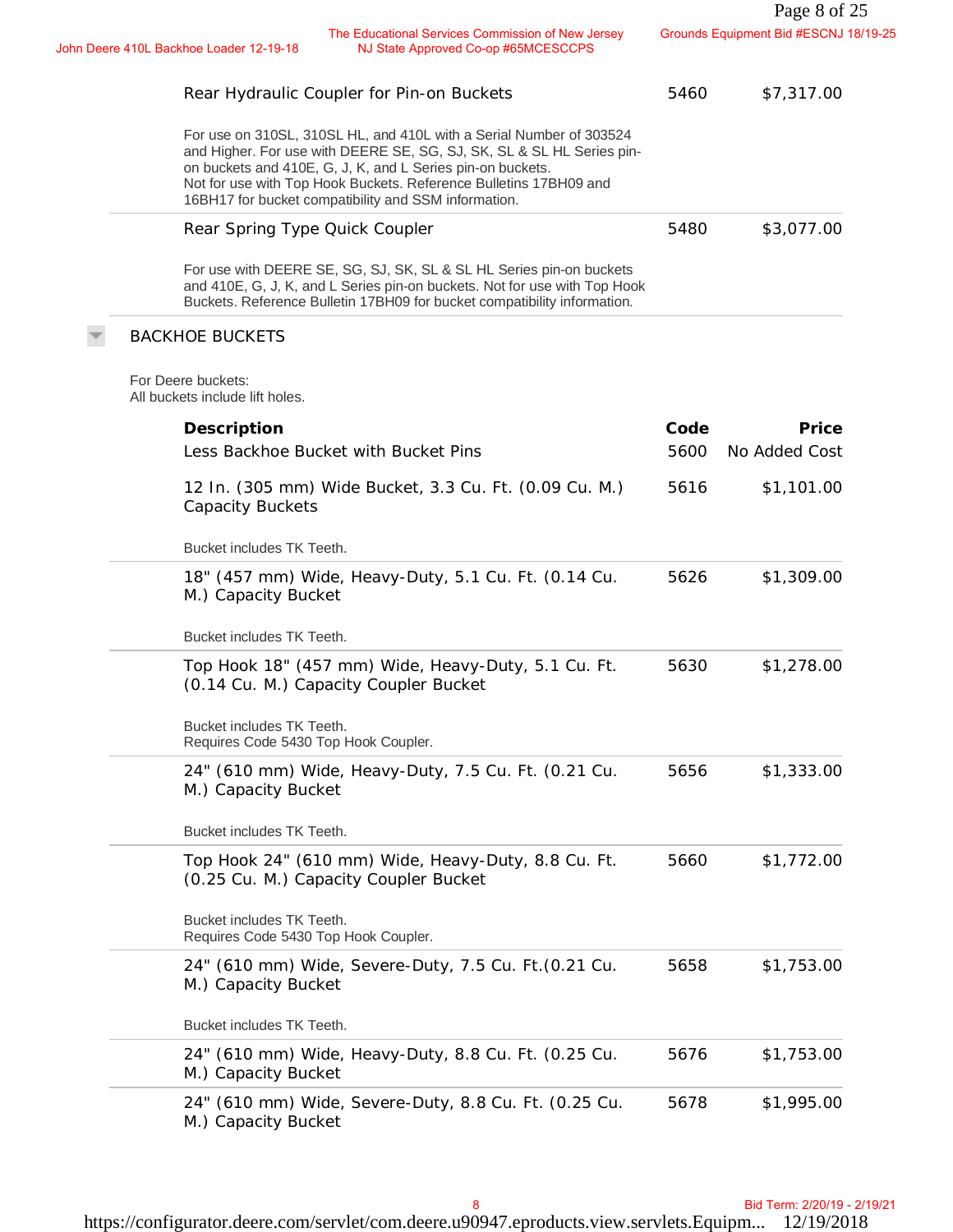| Bucket includes TK Teeth.                                                                                                                                                                                                                                                                                                                                                                                                                                 |      |               |
|-----------------------------------------------------------------------------------------------------------------------------------------------------------------------------------------------------------------------------------------------------------------------------------------------------------------------------------------------------------------------------------------------------------------------------------------------------------|------|---------------|
| 30" (762 mm) Wide, Heavy-Duty, 10 Cu. Ft. (0.28 Cu. M.)<br>Capacity Bucket                                                                                                                                                                                                                                                                                                                                                                                | 5686 | \$1,650.00    |
| Bucket includes TK Teeth.                                                                                                                                                                                                                                                                                                                                                                                                                                 |      |               |
| <b>LOADER CONTROLS</b>                                                                                                                                                                                                                                                                                                                                                                                                                                    |      |               |
| All selections come with Return to Dig feature.                                                                                                                                                                                                                                                                                                                                                                                                           |      |               |
| Description                                                                                                                                                                                                                                                                                                                                                                                                                                               | Code | Price         |
| Two-Function Loader Hydraulics, Single Lever                                                                                                                                                                                                                                                                                                                                                                                                              | 7025 | No Added Cost |
| Single lever loader control with electric clutch disconnect and momentary<br>MFWD.                                                                                                                                                                                                                                                                                                                                                                        |      |               |
| Loader Coupler, 2-Function Hydraulics, Single Lever                                                                                                                                                                                                                                                                                                                                                                                                       | 7035 | \$6,646.00    |
| Single lever loader control with electric clutch disconnect and momentary<br>MFWD.<br>Includes Ride Control<br>Cannot be used with Code 9110 Ride Control<br>Will accept G, J, K, and L-Series loader coupler buckets                                                                                                                                                                                                                                     |      |               |
| Three-Function Loader Hydraulics, Single Lever                                                                                                                                                                                                                                                                                                                                                                                                            | 7080 | \$3,181.00    |
| Single lever loader control with electric clutch disconnect, momentary<br>MFWD, transmission quick-shift, and electro-hydraulic auxiliary control.<br>For multi-purpose bucket and front attachments.<br>Includes valve with circuit relief and 5 In. (12.7 mm) hoses and steel lines<br>to loader cross tube.                                                                                                                                            |      |               |
| Loader Coupler, 3-Function Hydraulics, Single Lever                                                                                                                                                                                                                                                                                                                                                                                                       | 7085 | \$9,707.00    |
| Single lever loader control with electric clutch disconnect, momentary<br>MFWD, transmission quick-shift, and electro-hydraulic auxiliary control.<br>Includes Ride Control.<br>Not for use with Code 9110 Ride Control<br>For multi-purpose coupler bucket and front attachments.<br>Includes valve with circuit relief and .5 in. (12.7 mm) hoses and steel lines<br>to loader cross tube.<br>Will accept G, J, K, and L-Series loader coupler buckets. |      |               |
| <b>LOADER BUCKETS</b>                                                                                                                                                                                                                                                                                                                                                                                                                                     |      |               |
| Orders with custom codes are exempt from order response targets. Not all custom codes may be published. If there<br>are specific configuration needs that you don't see available, please contact Dealer Marketing Assistance Center<br>(DMAC): (563) 589-6660.<br>Loader Buckets include Skid Plates and Lift Hooks unless stated otherwise.                                                                                                             |      |               |
| Description                                                                                                                                                                                                                                                                                                                                                                                                                                               | Code | Price         |
| Less Loader Bucket with Pins for Buckets or Front<br>Attachments                                                                                                                                                                                                                                                                                                                                                                                          | 7600 | No Added Cost |
| Old Style pins will be necessary with older buckets and attachments.                                                                                                                                                                                                                                                                                                                                                                                      |      |               |
| Pin-On Loader Buckets                                                                                                                                                                                                                                                                                                                                                                                                                                     |      |               |

### LOADER BUCKETS

 $\overline{\psi}$ 

| Description                                       | Code | <b>Price</b>       |
|---------------------------------------------------|------|--------------------|
| Less Loader Bucket with Pins for Buckets or Front |      | 7600 No Added Cost |
| Attachments                                       |      |                    |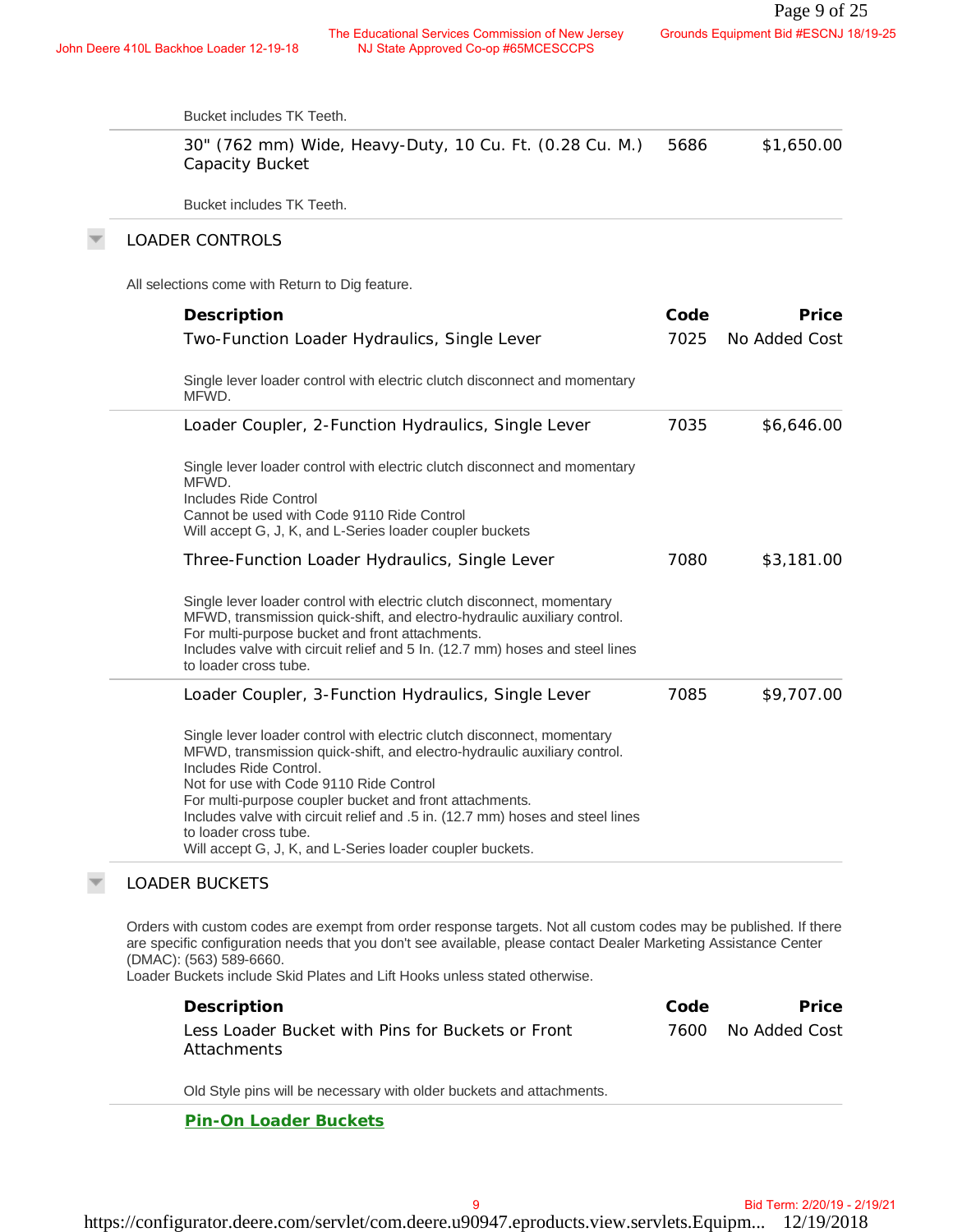| Not compatible with 7035 and 7085 Loader Hydraulics.                                                                                                                                                                                                                                                                                                                         |      |               |
|------------------------------------------------------------------------------------------------------------------------------------------------------------------------------------------------------------------------------------------------------------------------------------------------------------------------------------------------------------------------------|------|---------------|
| 1.3 Cu. Yd. (1.0 Cu. M.) 92 in. (2.34 m) Wide Heavy Duty<br>Long Lip Bucket with Bolt on Cutting Edge and Skid Plates                                                                                                                                                                                                                                                        | 7645 | \$3,332.00    |
| 1.32 Cu. Yd. (1.0 Cu. M.), 92 in. (2.34 m) Wide,<br>Multipurpose Bucket with Bolt On Teeth                                                                                                                                                                                                                                                                                   | 7687 | \$7,007.00    |
| Requires Code 7075 or 7080, Auxiliary Loader Hydraulic.<br>Includes mounting ears for flip-over forks.<br>Includes two lift holes.<br>Includes skid plates.<br>Includes reversible cutting edge for moldboard and back of clamshell.                                                                                                                                         |      |               |
| Wide Multipurpose Bucket                                                                                                                                                                                                                                                                                                                                                     | 7685 | \$7,390.00    |
| 1.32 Cu. Yd. (1.0 Cu. M.), 92 in. (2.34 m).<br>Requires Code 7080, Aux. Loader Hydraulic<br>Includes reversible bolt-on cutting edge and skid plates.<br>Pre-drilled for eight teeth - Order teeth from parts.<br>Includes two lift holes.<br>Includes reversible cutting edge for moldboard and back of clamshell.                                                          |      |               |
| 1.5 Cu. Yd. (1.15 Cu. M.), 92 in. (2.34 m.) wide Heavy<br>Duty Long Lip Bucket with Bolt-On Cutting Edge and Skid<br>Plates                                                                                                                                                                                                                                                  | 7655 | \$3,569.00    |
| 92 in. (2.34 m.) wide.<br>Includes reversible bolt-on cutting edge and skid plates.<br>Includes two lift holes.                                                                                                                                                                                                                                                              |      |               |
| 1.30 CU YD MP Bucket with BOCE (4-in-1) and Flip over<br>Fork Kit - Installation Ready                                                                                                                                                                                                                                                                                       | 76A1 | \$7,825.00    |
| Requires 7075 or 7080.                                                                                                                                                                                                                                                                                                                                                       |      |               |
| <b>Coupler Loaders Buckets</b>                                                                                                                                                                                                                                                                                                                                               |      |               |
| Requires codes 7035 or 7085 Loader Coupler                                                                                                                                                                                                                                                                                                                                   |      |               |
| Less Coupler Bucket                                                                                                                                                                                                                                                                                                                                                          | 7605 | No Added Cost |
| 1.32 Cu. Yd. (1.0 Cu. M.), 92 in. (234 mm) wide<br>Multipurpose Coupler Bucket                                                                                                                                                                                                                                                                                               | 7690 | \$7,612.00    |
| Requires Code 7085, Aux. Loader Coupler Hydraulics.<br>Requires Code 8415, Counterweight.<br>Cannot be used with code 8475 or 8485 Counterweight.<br>Includes reversible bolt-on cutting edge and skid plates.<br>Pre-drilled for eight teeth - Order teeth from parts.<br>Includes two lift holes.<br>Includes reversible cutting edge for moldboard and back of clamshell. |      |               |
| 1.5 Cu. Yd. (1.15 Cu. M.), 92 in. (2.34 m.) wide Heavy Duty<br>Long Lip Coupler Bucket w/ Bolt-On Cutting Edge & Skid<br>Plates                                                                                                                                                                                                                                              | 7660 | \$3,569.00    |
| 92 in. (2.34 m.) wide.<br>Includes reversible bolt-on cutting edge and skid plates.<br>Includes two lift holes.                                                                                                                                                                                                                                                              |      |               |
| COUNTERWEIGHT                                                                                                                                                                                                                                                                                                                                                                |      |               |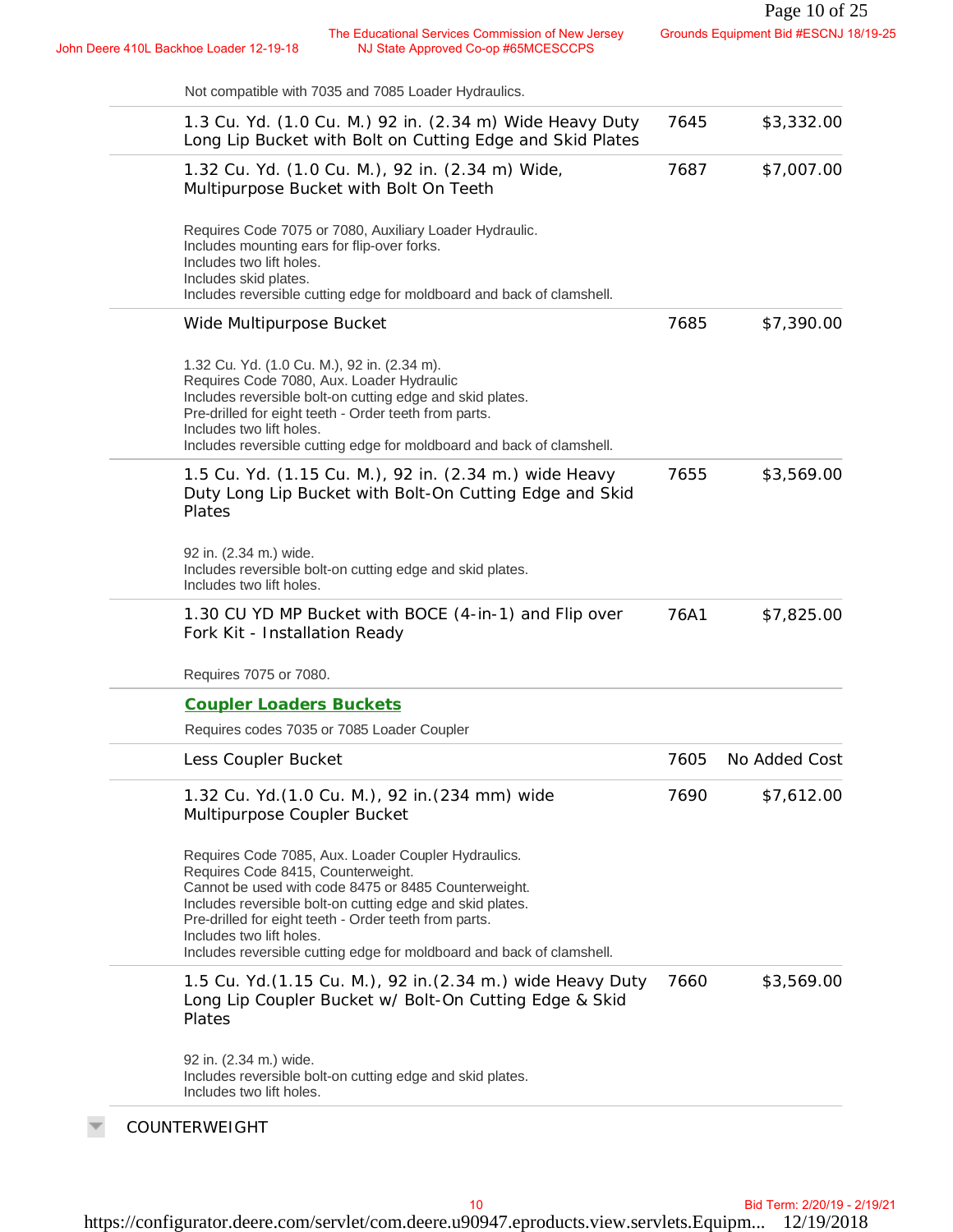#### 410L COUNTERWEIGHT SELECTION CHART

| e 410L Backhoe Loader 12-19-18                                                                                                                                                                | The Educational Services Commission of New Jersey<br>NJ State Approved Co-op #65MCESCCPS                                                                                                     |              | Grounds Equipment Bid #ESCNJ 18/19-25 |
|-----------------------------------------------------------------------------------------------------------------------------------------------------------------------------------------------|----------------------------------------------------------------------------------------------------------------------------------------------------------------------------------------------|--------------|---------------------------------------|
| 410L COUNTERWEIGHT SELECTION CHART<br>between 27-32% (Target = 30%) to select counterweight.                                                                                                  | Select the Proper Counterweight for the Machine and Optional Equipment<br>Add/subtract the options front axle percent. Then add the counterweight that gives the desired weight distribution |              |                                       |
|                                                                                                                                                                                               | "To this percent weight, add/subtract the following option percents, according to configuration as ordered."                                                                                 |              |                                       |
| Backhoe Coupler - 1.4%<br>Backhoe Attachment over 600 lbs - 2.0%<br>Multi-Purpose Loader Bucket +5.2%<br>Loader Coupler +4.4%<br>Non-Powered Front Axle  - 1.3%                               |                                                                                                                                                                                              |              |                                       |
|                                                                                                                                                                                               | "Choose counterweight which results in the target front axle weight percent"                                                                                                                 |              |                                       |
| <b>Counterweight Options</b><br>450 lb. Counterweight  +2.4%<br>750 lb. Counterweight  +4.0%<br>1,000 lb. Counterweight  +5.0%<br>1,250 lb. Counterweight  +6.2%                              |                                                                                                                                                                                              |              |                                       |
| Standard Backhoe bucket.                                                                                                                                                                      | *** Base calculated using an Standard dipper, Canopy, Mechanical Front Wheel Drive, Standard Loader bucket, and a                                                                            |              |                                       |
| Description                                                                                                                                                                                   | Front Cover - For Machines Without a Front Counterweight                                                                                                                                     | Code<br>8410 | Price<br>No Added Cost                |
| Counterweight                                                                                                                                                                                 | Heavy-Duty Bumper - For Machines Without a Front                                                                                                                                             | 8415         | \$217.00                              |
|                                                                                                                                                                                               | 450 Lb. (204 kg) Front Counterweight                                                                                                                                                         | 8425         | \$599.00                              |
|                                                                                                                                                                                               | 750 Lb. (340 kg) Front Counterweight                                                                                                                                                         | 8455         | \$971.00                              |
|                                                                                                                                                                                               | 1000 Lb. (454 kg) Front Counterweight                                                                                                                                                        | 8475         | \$1,337.00                            |
|                                                                                                                                                                                               | 1250 Lb. (567 kg) Front Counterweight                                                                                                                                                        | 8485         | \$1,711.00                            |
| <b>ENGINE</b>                                                                                                                                                                                 |                                                                                                                                                                                              |              |                                       |
| Description                                                                                                                                                                                   |                                                                                                                                                                                              | Code         | Price                                 |
|                                                                                                                                                                                               | John Deere PowerTech Plus 4.5L (276 Cu. In.) Engine Meets<br>Final Tier 4 and Stage IV Emissions                                                                                             | 1065         | \$14,820.00                           |
| With Net Peak Power of 113 Hp.                                                                                                                                                                | For use only in areas where EPA Final Tier 4/EU Stage IV is required.                                                                                                                        |              |                                       |
| Turbocharged.<br>Wet Sleeve Cylinder Liners.<br>4 Valves / Cylinder.<br>Compatible.<br>Cooled Exhaust Gas Recirculation.<br>Enclosed Safety Fan Guard.<br>Vertical Spin-On Engine Oil Filter. | Electronically Controlled HPCR Fuel Delivery System, B20 Biodiesel<br>Serpentine Belt with Automatic Belt Tensioner.                                                                         |              |                                       |
|                                                                                                                                                                                               | 11                                                                                                                                                                                           |              | Bid Term: 2/20/19 - 2/19/21           |

#### ENGINE

| Description                                                                                           | Code | <b>Price</b> |
|-------------------------------------------------------------------------------------------------------|------|--------------|
| John Deere PowerTech Plus 4.5L (276 Cu. In.) Engine Meets 1065<br>Final Tier 4 and Stage IV Emissions |      | \$14,820,00  |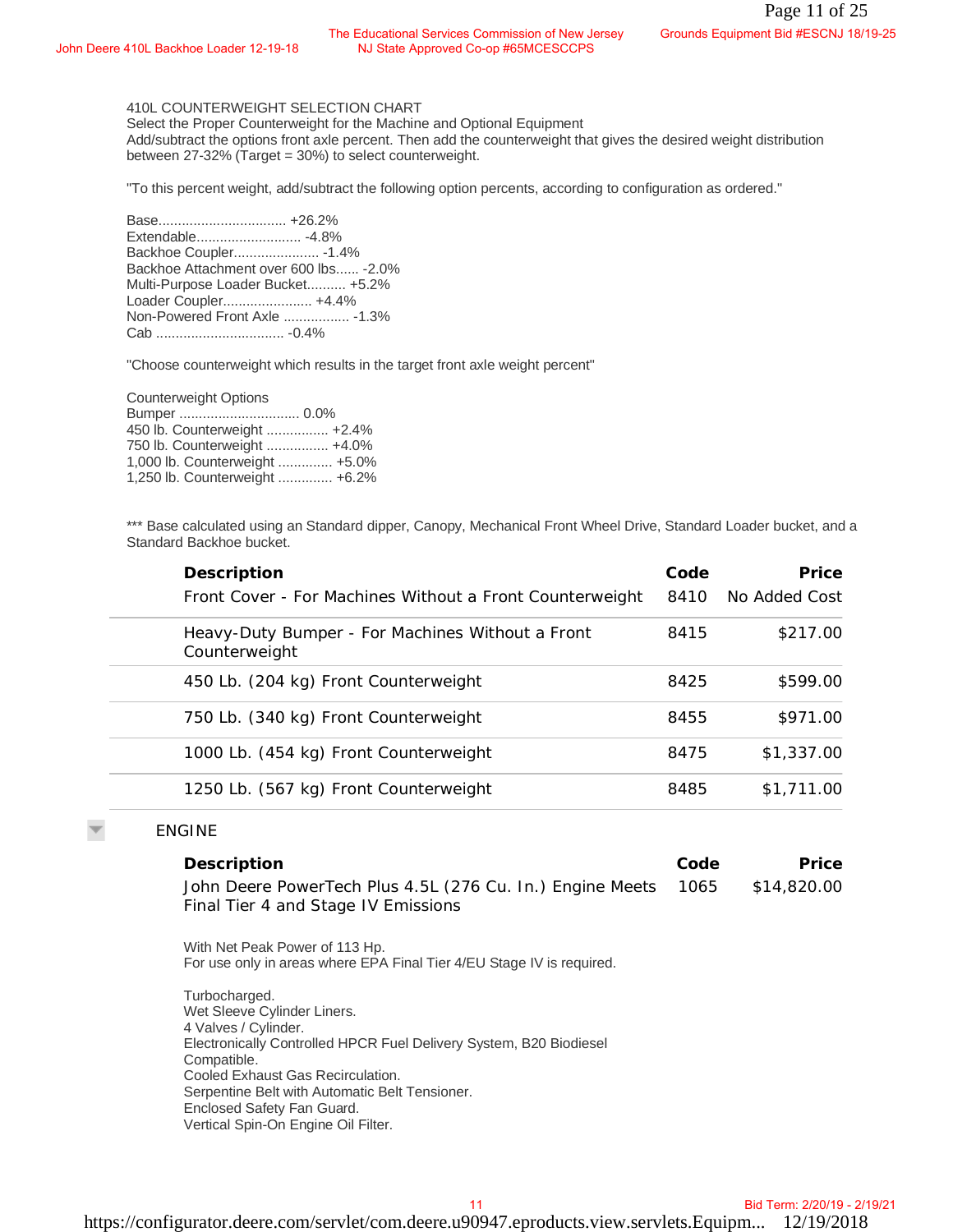#### **Optional** *- Select as desired*

#### OPERATOR'S STATION

| Deere 410L Backhoe Loader 12-19-18 | The Educational Services Commission of New Jersey<br>NJ State Approved Co-op #65MCESCCPS                                                                                                                                                                                        |             | Grounds Equipment Bid #ESCNJ 18/19-25 |
|------------------------------------|---------------------------------------------------------------------------------------------------------------------------------------------------------------------------------------------------------------------------------------------------------------------------------|-------------|---------------------------------------|
| Glow Plugs.                        | Spin-On Fuel Filter with Water Separator.<br>Dual Safety Element Dry-Type Air Cleaner with Evacuator Valve.<br>Underhood Exhuast Filter and Catalysts with Evacuator Valve.<br>Automatic Exhuast Filter Regeneration.<br>Electronically controlled, variable-speed cooling fan. |             |                                       |
| Optional - Select as desired       |                                                                                                                                                                                                                                                                                 |             |                                       |
| OPERATOR'S STATION                 |                                                                                                                                                                                                                                                                                 |             |                                       |
| (DMAC): (563) 589-6660.            | Orders with custom codes are exempt from order response targets. Not all custom codes may be published. If there<br>are specific configuration needs that you don't see available, please contact Dealer Marketing Assistance Center                                            |             |                                       |
| Description                        |                                                                                                                                                                                                                                                                                 | Code        | Price                                 |
| Front View Mirror                  |                                                                                                                                                                                                                                                                                 | 9060        | \$80.00                               |
| Headliner - Canopy                 |                                                                                                                                                                                                                                                                                 | 9117        | \$145.00                              |
| Tilt Steering - Canopy             |                                                                                                                                                                                                                                                                                 | 9118        | \$546.00                              |
| Floor Mat - Canopy                 |                                                                                                                                                                                                                                                                                 | 9119        | \$364.00                              |
|                                    | Left Side Console Storage with Cup Holders                                                                                                                                                                                                                                      | 9210        | \$79.00                               |
|                                    | Radio, Bosch Premium Package                                                                                                                                                                                                                                                    | 9916        | \$1,320.00                            |
|                                    | AM/FM/Weather Radio, Bluetooth capable with microphone, 3.5mm<br>auxiliary input, USB input, roof power port, roof storage compartment.                                                                                                                                         |             |                                       |
|                                    | Radio, Bosch Basic Package                                                                                                                                                                                                                                                      | 9917        | \$850.00                              |
| <b>AM/FM/Weather Radio</b>         |                                                                                                                                                                                                                                                                                 |             |                                       |
| Sun Visor                          |                                                                                                                                                                                                                                                                                 | 9919        | \$92.00                               |
|                                    | Exterior Rear View Mirrors (2)                                                                                                                                                                                                                                                  | 9920        | \$334.00                              |
|                                    | Seat, Cloth Air-Suspension                                                                                                                                                                                                                                                      | 9965        | \$490.00                              |
| For enclosed Cab.                  |                                                                                                                                                                                                                                                                                 |             |                                       |
|                                    | Seat, Cloth Air-Suspension - Heated                                                                                                                                                                                                                                             | 9970        | \$967.00                              |
| For enclosed Cab.                  |                                                                                                                                                                                                                                                                                 |             |                                       |
|                                    | Seat, Vinyl Air-Suspension                                                                                                                                                                                                                                                      | 9975        | \$490.00                              |
|                                    | For open ROPS or enclosed Cab.                                                                                                                                                                                                                                                  |             |                                       |
|                                    | Custom Code - Less A/C                                                                                                                                                                                                                                                          | <b>98CO</b> | (\$622.00)                            |
| <b>LIGHTING</b>                    |                                                                                                                                                                                                                                                                                 |             |                                       |
| Description                        |                                                                                                                                                                                                                                                                                 | Code        | Price                                 |
|                                    | Strobe Light with Magnetic Mount                                                                                                                                                                                                                                                | 9905        | \$572.00                              |
|                                    | Light is shipped loose in the cab.                                                                                                                                                                                                                                              |             |                                       |
|                                    |                                                                                                                                                                                                                                                                                 |             |                                       |
|                                    |                                                                                                                                                                                                                                                                                 |             |                                       |
|                                    | 12                                                                                                                                                                                                                                                                              |             | Bid Term: 2/20/19 - 2/19/21           |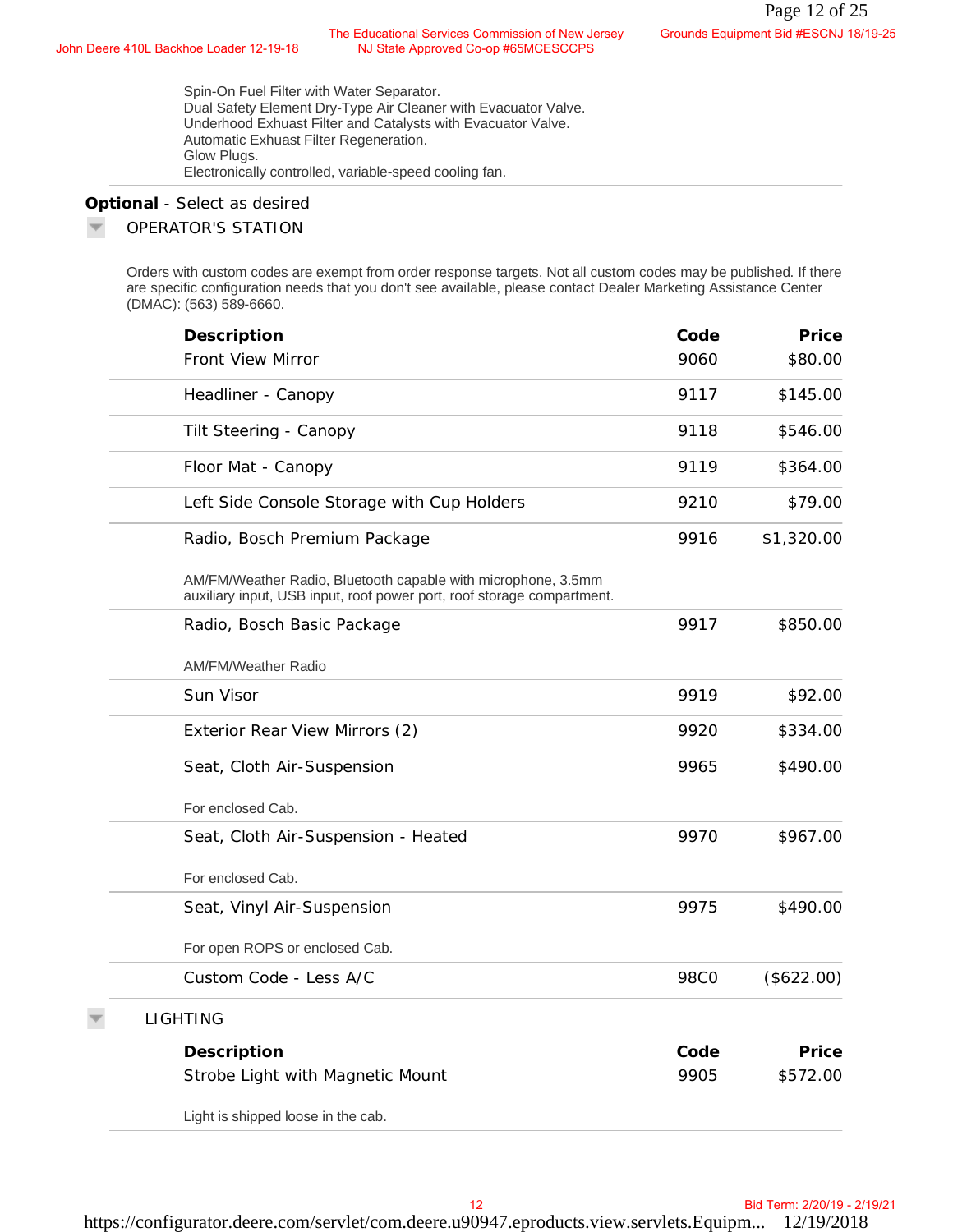## LED Light Package

# BACKHOE AUXILIARY HYDRAULICS

| Description                                                                                                                                                                                                                              | Code | Price      |
|------------------------------------------------------------------------------------------------------------------------------------------------------------------------------------------------------------------------------------------|------|------------|
| Custom Code - ACCU-SWING                                                                                                                                                                                                                 | 90A1 | \$603.00   |
| <b>THUMB</b>                                                                                                                                                                                                                             |      |            |
| Description                                                                                                                                                                                                                              | Code | Price      |
| 37 Inch Hydraulic Backhoe Thumb - 4 Tine                                                                                                                                                                                                 | 9230 | \$5,545.00 |
| Reference Bulletin 17BH08 for compatibility with couplers and buckets, and<br>to determine necessary thumb length. Requires Two-way Auxiliary<br>Hydraulics, code 6230 or 6240. It does include plumbing for two-way<br>auxiliary valve. |      |            |
| 42 Inch Hydraulic Backhoe Thumb - 4 Tine                                                                                                                                                                                                 | 9235 | \$5,625,00 |
| Reference Bulletin 17BH08 for compatibility with couplers and buckets, and<br>to determine necessary thumb length. Requires Two-way Auxiliary<br>Hydraulics, code 6230 or 6240. It does include plumbing for two-way<br>auxiliary valve. |      |            |

### LOADER CONTROLS

| The Educational Services Commission of New Jersey<br>NJ State Approved Co-op #65MCESCCPS<br>Deere 410L Backhoe Loader 12-19-18                                                                                                                                  |                  | Grounds Equipment Bid #ESCNJ 18/19-25 |
|-----------------------------------------------------------------------------------------------------------------------------------------------------------------------------------------------------------------------------------------------------------------|------------------|---------------------------------------|
| LED Light Package                                                                                                                                                                                                                                               | 9116             | \$1,025.00                            |
| Includes factory installed 2 LED spot lights and 8 LED flood lights in lieu of<br>the standard halogen light package.                                                                                                                                           |                  |                                       |
| <b>BACKHOE AUXILIARY HYDRAULICS</b>                                                                                                                                                                                                                             |                  |                                       |
| Orders with custom codes are exempt from order response targets. Not all custom codes may be published. If there<br>are specific configuration needs that you don't see available, please contact Dealer Marketing Assistance Center<br>(DMAC): (563) 589-6660. |                  |                                       |
| Description                                                                                                                                                                                                                                                     | Code             | Price                                 |
| Custom Code - ACCU-SWING                                                                                                                                                                                                                                        | 90A1             | \$603.00                              |
| <b>THUMB</b>                                                                                                                                                                                                                                                    |                  |                                       |
| Description                                                                                                                                                                                                                                                     | Code             | Price                                 |
| 37 Inch Hydraulic Backhoe Thumb - 4 Tine                                                                                                                                                                                                                        | 9230             | \$5,545.00                            |
| Reference Bulletin 17BH08 for compatibility with couplers and buckets, and<br>to determine necessary thumb length. Requires Two-way Auxiliary<br>Hydraulics, code 6230 or 6240. It does include plumbing for two-way<br>auxiliary valve.                        |                  |                                       |
| 42 Inch Hydraulic Backhoe Thumb - 4 Tine                                                                                                                                                                                                                        | 9235             | \$5,625.00                            |
| Reference Bulletin 17BH08 for compatibility with couplers and buckets, and<br>to determine necessary thumb length. Requires Two-way Auxiliary<br>Hydraulics, code 6230 or 6240. It does include plumbing for two-way<br>auxiliary valve.                        |                  |                                       |
| <b>LOADER CONTROLS</b>                                                                                                                                                                                                                                          |                  |                                       |
| Orders with custom codes are exempt from order response targets. Not all custom codes may be published. If there<br>are specific configuration needs that you don't see available, please contact Dealer Marketing Assistance Center<br>(DMAC): (563) 589-6660. |                  |                                       |
| Description                                                                                                                                                                                                                                                     | Code             | Price                                 |
| Ride Control                                                                                                                                                                                                                                                    | 9110             | \$1,935.00                            |
| Custom Code - Auto Ride Control                                                                                                                                                                                                                                 | 91C <sub>0</sub> | \$852.00                              |
| Requires 7035, 7085 or 9110.                                                                                                                                                                                                                                    |                  |                                       |
| <b>ENGINE</b>                                                                                                                                                                                                                                                   |                  |                                       |
| Description                                                                                                                                                                                                                                                     | Code             | Price                                 |
| Chrome Exhaust Extension                                                                                                                                                                                                                                        | 9045             | \$173.00                              |
| Engine Coolant Heater                                                                                                                                                                                                                                           | 9080             | \$167.00                              |
| Electric Ether Start Aid without Ether Canister                                                                                                                                                                                                                 | 9085             | \$310.00                              |
| Not for use with engine code 1065 (Final Tier Engine).                                                                                                                                                                                                          |                  |                                       |
| OIL SAMPLING PORTS                                                                                                                                                                                                                                              |                  |                                       |
| Description                                                                                                                                                                                                                                                     | Code             | Price                                 |
|                                                                                                                                                                                                                                                                 |                  |                                       |
| 13                                                                                                                                                                                                                                                              |                  | Bid Term: 2/20/19 - 2/19/21           |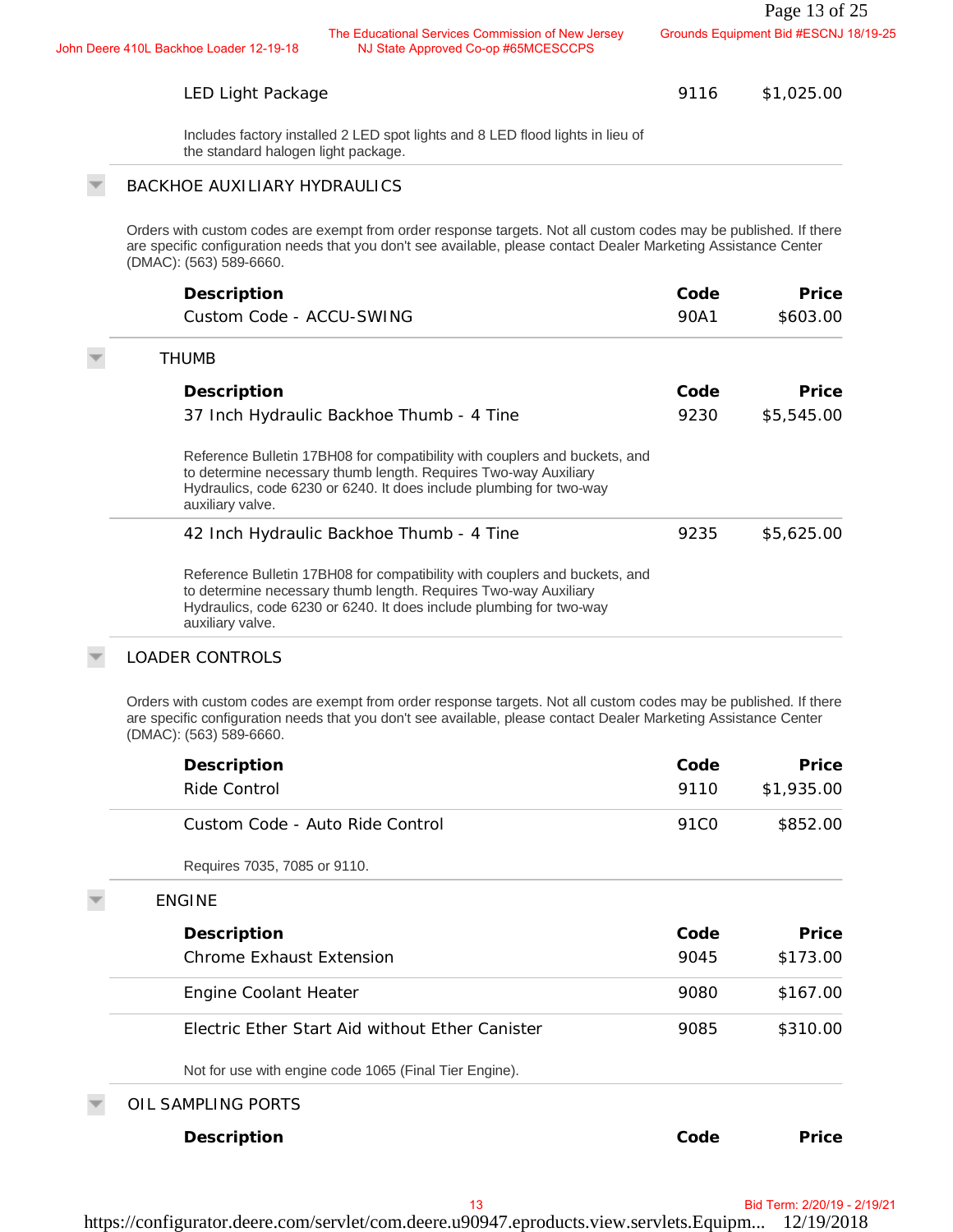| The Educational Services Commission of New Jersey<br>NJ State Approved Co-op #65MCESCCPS<br>hn Deere 410L Backhoe Loader 12-19-18                                                                                                                                                                                                                                                                                                                                                                                                  |          | Grounds Equipment Bid #ESCNJ 18/19-25 |
|------------------------------------------------------------------------------------------------------------------------------------------------------------------------------------------------------------------------------------------------------------------------------------------------------------------------------------------------------------------------------------------------------------------------------------------------------------------------------------------------------------------------------------|----------|---------------------------------------|
| Diagnostic Oil Sampling Ports                                                                                                                                                                                                                                                                                                                                                                                                                                                                                                      | 9515     | \$201.00                              |
| Requires code engine code 1085 or 1065.<br>Includes 4 ports:<br>Engine oil<br>Engine coolant<br>Transmittion oil<br>Hydraulic oil.                                                                                                                                                                                                                                                                                                                                                                                                 |          |                                       |
| <b>HYDRAULIC OIL</b>                                                                                                                                                                                                                                                                                                                                                                                                                                                                                                               |          |                                       |
| Description                                                                                                                                                                                                                                                                                                                                                                                                                                                                                                                        | Code     | Price                                 |
| Hydraulic Fluid - Hydrau XR Synthetic Oil                                                                                                                                                                                                                                                                                                                                                                                                                                                                                          | 9088     | \$592.00                              |
| Intended for colder climates with extreme cold ambient temperatures down<br>to -40C (-40F). Provides all-season capability in ambient temperatures<br>ranging from -40C to 40C (-40F to 104F).                                                                                                                                                                                                                                                                                                                                     |          |                                       |
| <b>GUARDING</b>                                                                                                                                                                                                                                                                                                                                                                                                                                                                                                                    |          |                                       |
| Description                                                                                                                                                                                                                                                                                                                                                                                                                                                                                                                        | Code     | Price                                 |
| <b>Full MFWD Driveshaft Guard</b>                                                                                                                                                                                                                                                                                                                                                                                                                                                                                                  | 9505     | \$417.00                              |
| PAINT AND RUST PROTECTION                                                                                                                                                                                                                                                                                                                                                                                                                                                                                                          |          |                                       |
| Description                                                                                                                                                                                                                                                                                                                                                                                                                                                                                                                        | Code     | Price                                 |
| Non-Export Rust Preventive Coating                                                                                                                                                                                                                                                                                                                                                                                                                                                                                                 | 9909     | \$167.00                              |
| Coating protects exposed unpainted surfaces from road salt during<br>shipment.                                                                                                                                                                                                                                                                                                                                                                                                                                                     |          |                                       |
| ATTACHMENTS FOR FIELD CONVERSION                                                                                                                                                                                                                                                                                                                                                                                                                                                                                                   |          |                                       |
| F.O.B. Dubuque, lowa for dealer-installed kits, except where noted. Some of the following kits may require additional<br>parts for a complete installation. Prior to ordering, check the installation instructions by going to<br>www.johndeeretechinfo.com and clicking on Library, or by clicking on this Hyperlink (Installation Bulletin Search), and<br>insert the AT number to retrieve the attachment installation instruction bulletin for additional parts.<br>Exception to above note is FRONTIER Dealer Installed Kits. |          |                                       |
| All attachments are sold as a quantity of one.                                                                                                                                                                                                                                                                                                                                                                                                                                                                                     |          |                                       |
| Description                                                                                                                                                                                                                                                                                                                                                                                                                                                                                                                        | Code     | Price                                 |
| <b>Attachments &amp; Accessories</b>                                                                                                                                                                                                                                                                                                                                                                                                                                                                                               |          |                                       |
| 37 Inch Hydraulic Backhoe Thumb - 4 Tine                                                                                                                                                                                                                                                                                                                                                                                                                                                                                           | BYT10285 | \$6,407.00                            |
| Reference Bulletin 17BH08 for compatibility with couplers and buckets,<br>and to determine necessary thumb length. Requires Two-way Auxiliary<br>Hydraulics, code 6230, 6240, or field installed 2-way auxiliary hydraulic kit.                                                                                                                                                                                                                                                                                                    |          |                                       |
| 42 Inch Hydraulic Backhoe Thumb - 4 Tine                                                                                                                                                                                                                                                                                                                                                                                                                                                                                           | BYT10287 | \$6,487.00                            |
| Reference Bulletin 17BH08 for compatibility with couplers and buckets,<br>and to determine necessary thumb length. Requires Two-way Auxiliary<br>Hydraulics, code 6230, 6240, or field installed 2-way auxiliary hydraulic kit.                                                                                                                                                                                                                                                                                                    |          |                                       |
| Backhoe Interface Adapter, Hydraulic Hammer                                                                                                                                                                                                                                                                                                                                                                                                                                                                                        | AT371338 | \$788.00                              |
|                                                                                                                                                                                                                                                                                                                                                                                                                                                                                                                                    |          |                                       |
|                                                                                                                                                                                                                                                                                                                                                                                                                                                                                                                                    |          |                                       |
| 14                                                                                                                                                                                                                                                                                                                                                                                                                                                                                                                                 |          | Bid Term: 2/20/19 - 2/19/21           |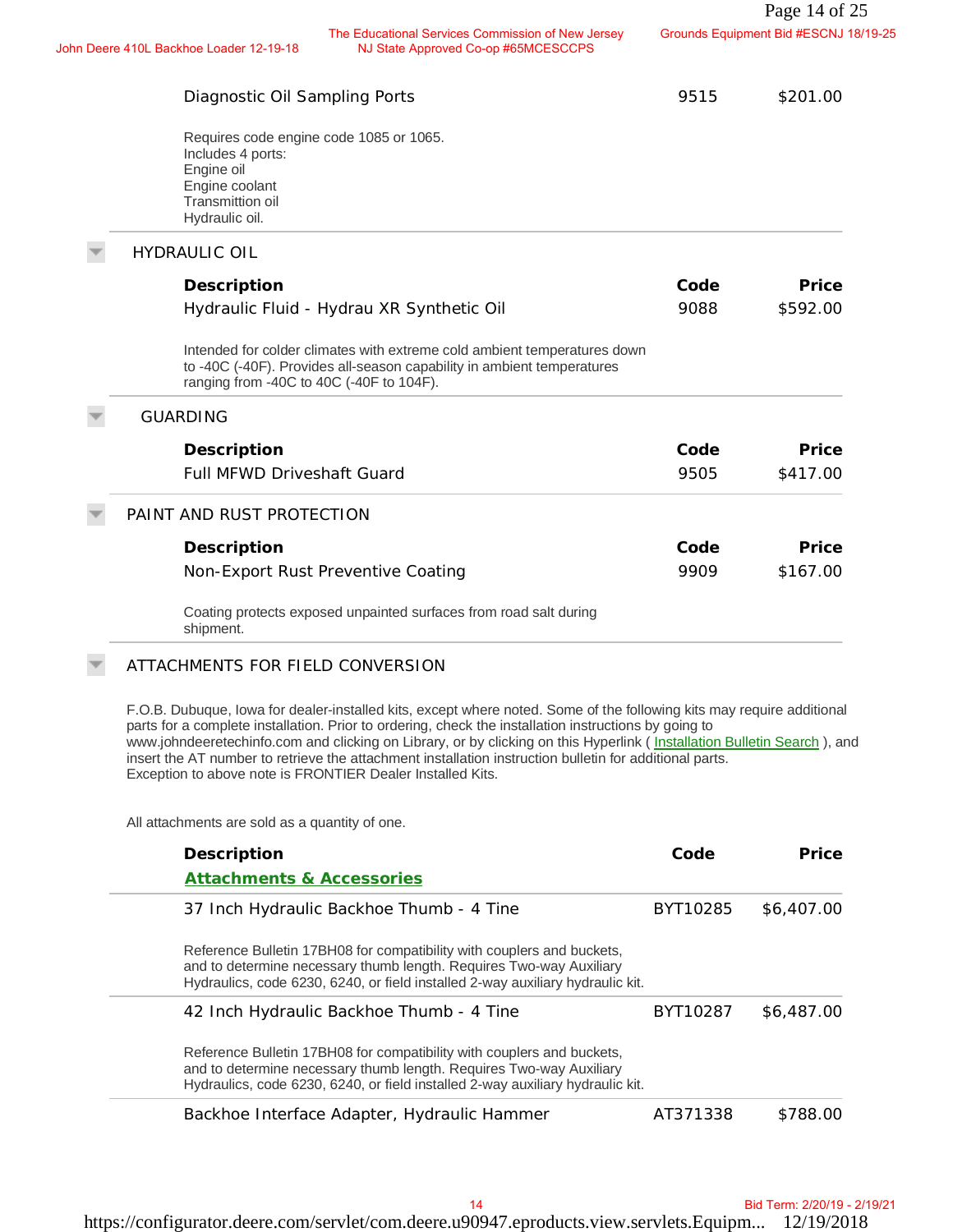John Deere 410L Backhoe Loader 12-19-18<br>NJ State Approved Co-op #65MCESCCPS NJ State Approved Co-op #65MCESCCPS

| The Educational Services Commission of New Jersey<br>NJ State Approved Co-op #65MCESCCPS<br>nn Deere 410L Backhoe Loader 12-19-18                                                                                                                                                                                                                                                                                                                            | Grounds Equipment Bid #ESCNJ 18/19-25 |            |  |
|--------------------------------------------------------------------------------------------------------------------------------------------------------------------------------------------------------------------------------------------------------------------------------------------------------------------------------------------------------------------------------------------------------------------------------------------------------------|---------------------------------------|------------|--|
| Requires AT450567 Pins and Bushings Kit.                                                                                                                                                                                                                                                                                                                                                                                                                     |                                       |            |  |
| Backhoe New Series Multi-Brand Quick Coupler                                                                                                                                                                                                                                                                                                                                                                                                                 | AT393558                              | \$1,444.00 |  |
| For use with DEERE C-D-SE-SG-SJ-SK-SL Series buckets and with Case<br>K-L-M and Cat D and E Series Buckets Buckets, High Capacity Buckets<br>and 710J Buckets.<br>Spacers are recommended for CAT and Case buckets, refer to dealer<br>bulletin 07BH08.                                                                                                                                                                                                      |                                       |            |  |
| Coupler, Deere Backhoe Bucket                                                                                                                                                                                                                                                                                                                                                                                                                                | AT336316                              | \$1,404.00 |  |
| Fits 310SE, 310SG, 310SJ, 410E, 410G, 410J, 410TJ backhoes.<br>For use with 310SE, 310SG, 310SJ, 410E, 410G, 410J, 410TJ backhoe<br>buckets<br>Proper counterweighing is required. See Counterweight Selection Chart.                                                                                                                                                                                                                                        |                                       |            |  |
| Recommend Backhoe Boom Bolt-on Protection Plate.                                                                                                                                                                                                                                                                                                                                                                                                             |                                       |            |  |
| Coupler, Multi-Brand Universal Backhoe Bucket                                                                                                                                                                                                                                                                                                                                                                                                                | AT336315                              | \$1,399.00 |  |
| For use with CAT B & C Series, Case K-L-M and DEERE SE, SG & SJ<br>Series backhoe buckets except High Capacity Buckets and 710 Buckets.<br>Recommend AT179130 high-strength pin for 300D-510D and 210C-610C<br>18-36 Inch Buckets<br>Proper counterweighting is required. See Counterweight<br>Selection Chart.<br>Recommend Backhoe Boom Bolt-on Protection Plate.<br>Spacers are recommended for CAT and Case buckets, refer to dealer<br>bulletin 07BH08. |                                       |            |  |
| Coupler, Rear Hydraulic for Pin-On Buckets, Standard<br>Dipperstick                                                                                                                                                                                                                                                                                                                                                                                          | BYT10288                              | \$6,357.00 |  |
| For use on 310SL HL and 410L with a Serial Number of 303524 and<br>Higher. Requires Valve Plumbing Kit BYT10078. Bucket Compatibility: For<br>use with DEERE SE, SG, SJ, SK, SL & SL HL Series pin-on buckets and<br>410E, G, J, K, and L Series pin-on buckets. Not for use with Top Hook<br>Buckets. Reference Bulletins 17BH09 and 16BH17 for bucket compatibility<br>and SSM information.                                                                |                                       |            |  |
| Coupler, Rear Hydraulic for Pin-On Buckets, includes valve BYT10078<br>and plumbing, Extendable Dipperstick                                                                                                                                                                                                                                                                                                                                                  |                                       | \$960.00   |  |
| Used in the installation process of Rear Hydraulic Coupler BYT10289.                                                                                                                                                                                                                                                                                                                                                                                         |                                       |            |  |
| Coupler, Rear Hydraulic for Pin-On Buckets, includes valve BYT10077<br>and plumbing, Standard Dipperstick                                                                                                                                                                                                                                                                                                                                                    |                                       | \$960.00   |  |
| Used in the installation process of Rear Hydraulic Coupler BYT10288.                                                                                                                                                                                                                                                                                                                                                                                         |                                       |            |  |
| Coupler, Rear Hydraulic for Pin-on Buckets, Extendable<br>Dipperstick                                                                                                                                                                                                                                                                                                                                                                                        | BYT10289                              | \$6,357.00 |  |
| For use on 310SL HL and 410L with a Serial Number of 303524 and<br>Higher.<br>Requires Valve Plumbing Kit BYT10078.<br>Bucket Compatibility: For use with DEERE SE, SG, SJ, SK, SL & SL HL<br>Series pin-on buckets and 410E, G, J, K, and L Series pin-on buckets.<br>Not for use with Top Hook Buckets.<br>Reference Bulletins 17BH09 and 16BH17 for bucket compatibility and                                                                              |                                       |            |  |
| SSM information.                                                                                                                                                                                                                                                                                                                                                                                                                                             |                                       |            |  |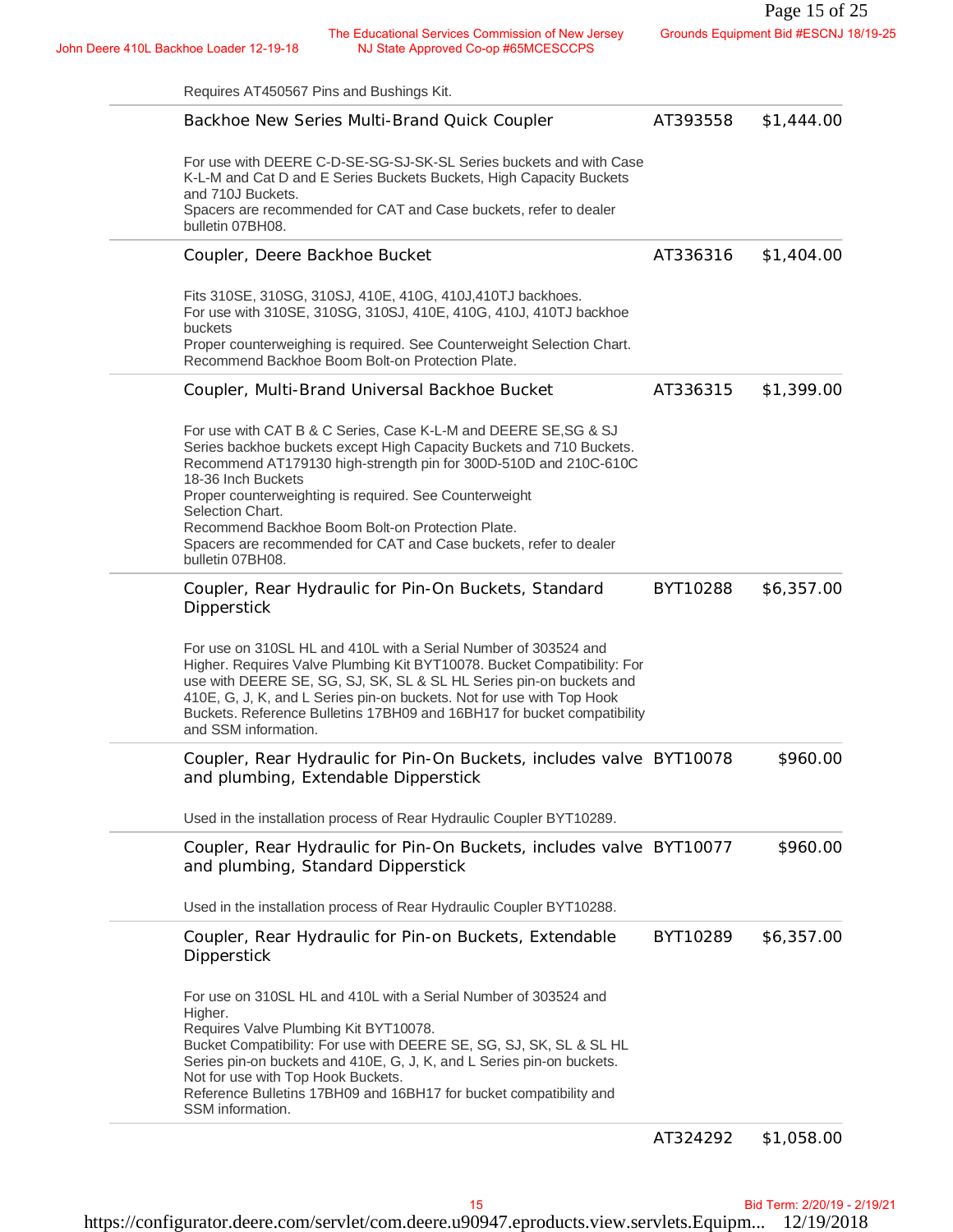## Coupler, Top Hook Backhoe Bucket

| The Educational Services Commission of New Jersey<br>NJ State Approved Co-op #65MCESCCPS<br>re 410L Backhoe Loader 12-19-18                                                                                                                                                                                                                                                                                                                                                                                                |          | Grounds Equipment Bid #ESCNJ 18/19-25 |
|----------------------------------------------------------------------------------------------------------------------------------------------------------------------------------------------------------------------------------------------------------------------------------------------------------------------------------------------------------------------------------------------------------------------------------------------------------------------------------------------------------------------------|----------|---------------------------------------|
| Coupler, Top Hook Backhoe Bucket                                                                                                                                                                                                                                                                                                                                                                                                                                                                                           |          |                                       |
| Fits on 410G, 410J, 410TJ, 310SG, 310SJ, 310TJ Backhoes.<br>For use with Top Hook backhoe bucket from<br>Deere, CP, and Pre-XLS Wain Roy<br>Recommend Backhoe Boom Bolt-on Protection Plate.<br>Proper counterweighing is required. See 310SJ or 410J Counterweight<br>Selection Chart.                                                                                                                                                                                                                                    |          |                                       |
| Coupler, Universal - Pin-grabber style (non-hydraulic)                                                                                                                                                                                                                                                                                                                                                                                                                                                                     | AT343629 | \$3,646.00                            |
| Fits John Deere 310SE, 310SG, 310SJ, 310TJ, 410E, 410G, 410J, 410TJ<br>backhoes<br>For use with DEERE C-D-E-G-J Series buckets and with Case K-L-M and<br>CAT C-D-E Series Buckets.<br>Not for High Capacity Buckets and 710 Buckets.<br>Proper counterweighing is required. See Counterweight Selection Chart.<br>Recommend Backhoe Boom Bolt-on Protection Plate.                                                                                                                                                        |          |                                       |
| Extendable Dipperstick Bolt-On Protection Plate                                                                                                                                                                                                                                                                                                                                                                                                                                                                            | AT335984 | \$365.00                              |
| Bolts on bottom of dipperstick, Average installation 2 hours.                                                                                                                                                                                                                                                                                                                                                                                                                                                              |          |                                       |
| Heavy Duty Stabilizer Pads                                                                                                                                                                                                                                                                                                                                                                                                                                                                                                 | AT376410 | \$450.00                              |
| Jump Start and Battery Disconnect Kit                                                                                                                                                                                                                                                                                                                                                                                                                                                                                      | AT437905 | \$238.00                              |
| Pivotable Beacon Bracket                                                                                                                                                                                                                                                                                                                                                                                                                                                                                                   | AT451194 | \$100.00                              |
| <b>Standard Stabilizer Street Pads</b>                                                                                                                                                                                                                                                                                                                                                                                                                                                                                     | AT376409 | \$226.00                              |
| <b>Attachments &amp; Accessories</b>                                                                                                                                                                                                                                                                                                                                                                                                                                                                                       |          |                                       |
| Coupler, Rear Spring Type Quick Coupler                                                                                                                                                                                                                                                                                                                                                                                                                                                                                    | BYT10333 | \$3,077.00                            |
| For use with DEERE SE, SG, SJ, SK, SL & SL HL Series pin-on buckets<br>and 410E, G, J, K, and L Series pin-on buckets.<br>Not for use with Top Hook Buckets.<br>Reference Bulletin 17BH09 for bucket compatibility information.                                                                                                                                                                                                                                                                                            |          |                                       |
| <b>Backhoe</b>                                                                                                                                                                                                                                                                                                                                                                                                                                                                                                             |          |                                       |
| LDR Coupler Multi-Purpose Bucket 1.32 Cu. Yd. (1.0 cu.<br>m) 92 in. (2.34 m)                                                                                                                                                                                                                                                                                                                                                                                                                                               | BYT10708 | \$7,006.00                            |
| Includes Reversible Bolt On Cutting Edges and Skid Plates.<br>Requires Code 7085, or Third Function Loader Hydraulics and Loader<br>Coupler.<br>92 in. (2.3 m) bucket width.<br>Includes reversible bolt-on cutting edge with skid plates.<br>Pre-drilled for eight teeth.<br>Includes two built-in lift loops.<br>Order teeth from parts.<br>Includes two lift holes.<br>Proper counterweight is required.<br>See Counterweight Selection Chart.<br>Includes reversible cutting edge for moldboard and back of clamshell. |          |                                       |
| <b>Buckets</b>                                                                                                                                                                                                                                                                                                                                                                                                                                                                                                             |          |                                       |
| 1.25 Cu. Yd. (0.96 Cu. M.), 92 in. (2.34 m) bucket wide<br>Multipurpose Bucket                                                                                                                                                                                                                                                                                                                                                                                                                                             | BYT10705 | \$6,421.00                            |
|                                                                                                                                                                                                                                                                                                                                                                                                                                                                                                                            |          |                                       |
| 16                                                                                                                                                                                                                                                                                                                                                                                                                                                                                                                         |          | Bid Term: 2/20/19 - 2/19/21           |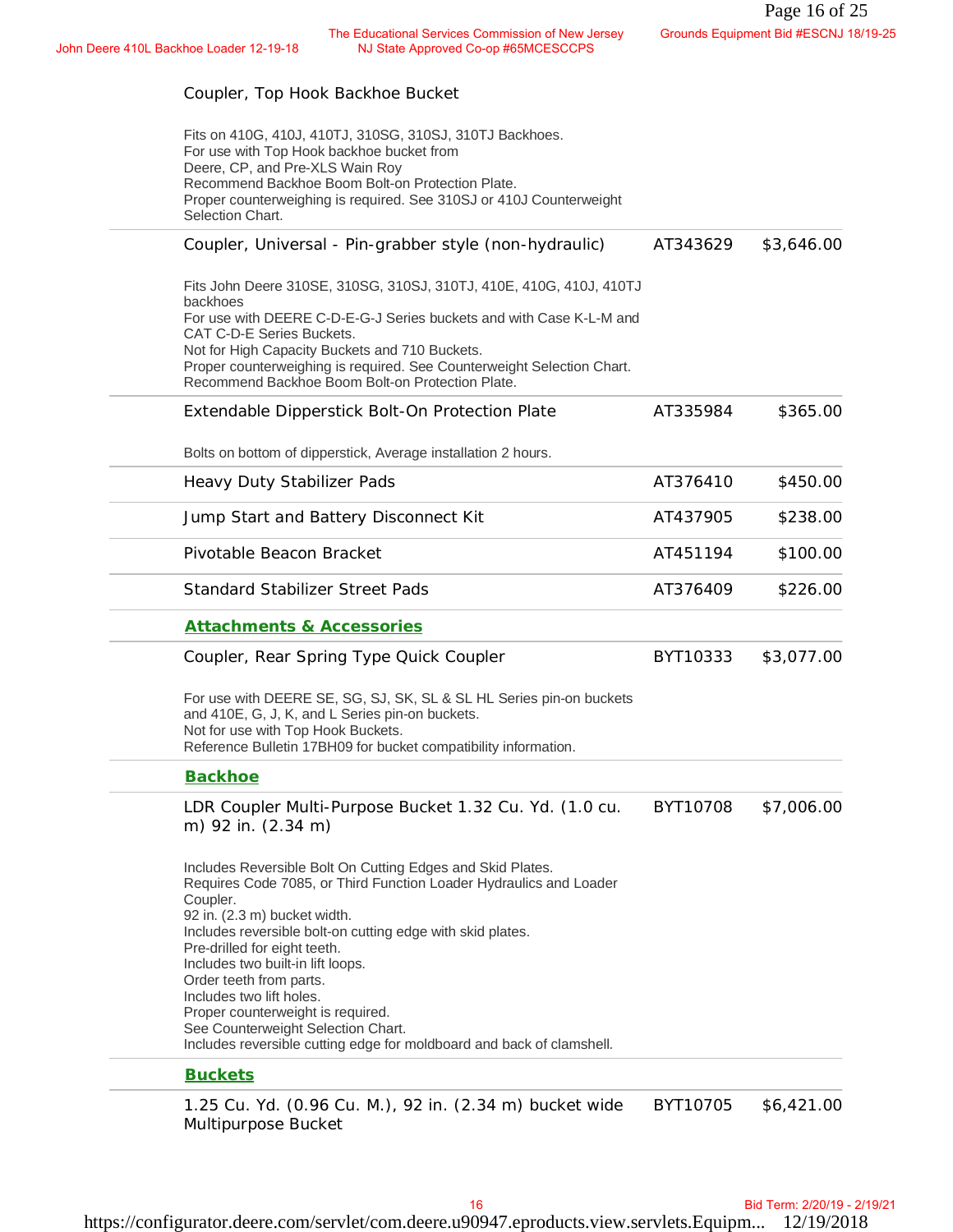| Includes reversible cutting edge for moldboard and back of clamshell. |
|-----------------------------------------------------------------------|
|-----------------------------------------------------------------------|

| e 410L Backhoe Loader 12-19-18                                                                     | The Educational Services Commission of New Jersey | NJ State Approved Co-op #65MCESCCPS |  |          | Grounds Equipment Bid #ESCNJ 18/19-25 |  |
|----------------------------------------------------------------------------------------------------|---------------------------------------------------|-------------------------------------|--|----------|---------------------------------------|--|
| Includes reversible cutting edge for moldboard and back of clamshell.                              |                                                   |                                     |  |          |                                       |  |
| BKH Pin-On Bucket 24 In. (610 mm) Heavy Duty 7.5 Cu.<br>Ft. (0.21 Cu. M.)                          |                                                   |                                     |  | AT437343 | \$1,426.00                            |  |
| BKH Pin-On Bucket 24 In. (610 mm) Standard-Duty 7.5<br>Cu. Ft. (0.21 Cu. M.)                       |                                                   |                                     |  | AT437342 | \$1,365.00                            |  |
| BKH Pin-on Bucket 12 In. (305 mm) Heavy-Duty 3.3 Cu.<br>Ft. (0.09 Cu. M.)                          |                                                   |                                     |  | AT437338 | \$1,088.00                            |  |
| BKH Pin-on Bucket 18 In. (457 mm) Heavy-Duty 5.1 Cu.<br>Ft. (0.14 Cu. M.)                          |                                                   |                                     |  | AT437340 | \$1,309.00                            |  |
| BKH Pin-on Bucket 18 in (457 mm) Severe Duty 5.1 Cu.<br>Ft. (0.14 Cu. M.)                          |                                                   |                                     |  | AT437700 | \$1,513.00                            |  |
| BKH Pin-on Bucket 24 In. (610 mm) Heavy-Duty 8.8 Cu.<br>Ft. (0.25 Cu. M.)                          |                                                   |                                     |  | AT437344 | \$1,550.00                            |  |
| BKH Pin-on Bucket 24 in (610 mm) Severe Duty 7.5 Cu.<br>Ft. (0.21 Cu. M.)                          |                                                   |                                     |  | AT437701 | \$1,894.98                            |  |
| BKH Pin-on Bucket 24 in (610 mm) Severe Duty 8.8 Cu.<br>Ft. (0.25 Cu. M.)                          |                                                   |                                     |  | AT437702 | \$1,942.73                            |  |
| BKH Pin-on Bucket 30 In. (762 mm) Heavy-Duty 10.0 Cu. AT437345<br>Ft. (0.28 Cu. M.)                |                                                   |                                     |  |          | \$1,625.00                            |  |
| BKH Pin-on Bucket 36 In. (914 mm) Ditching 12.5 Cu. Ft.<br>$(0.35 \text{ Cu. M.})$                 |                                                   |                                     |  | AT437616 | \$1,536.00                            |  |
| BKH Pin-on Bucket 36 In. (914 mm) Heavy-Duty 12.5 Cu. AT436333<br>Ft. (0.35 Cu. M.)                |                                                   |                                     |  |          | \$2,399.00                            |  |
| BKH Pin-on Bucket w/ TK Teeth, 30 In. (762 mm) Severe- AT437703<br>Duty 10.0 Cu. Ft. (0.28 Cu. M.) |                                                   |                                     |  |          | \$2,080.00                            |  |
| BKH Top Hook Coupler Bucket 12 in. (305 mm) Heavy<br>Duty 3.3 Cu. Ft. (.09 Cu. M.)                 |                                                   |                                     |  | AT437361 | \$1,059.00                            |  |
| BKH Top Hook Coupler Bucket 18 in. (457 mm) Heavy<br>Duty 5.1 Cu. Ft. (0.14 Cu. M.)                |                                                   |                                     |  | AT437362 | \$1,278.00                            |  |
| BKH Top Hook Coupler Bucket 24 in. (610 mm) Heavy<br>Duty 7.5 Cu. Ft. (0.21 Cu. M.)                |                                                   |                                     |  | AT437363 | \$1,433.00                            |  |
| LDR Coupler Bucket 1.25 Cu. Yd. (.96 Cu. M.) Heavy Duty AT308968<br>86 in. (2.18 m) wide Long Lip  |                                                   |                                     |  |          | \$2,838.00                            |  |
| Does not include Bolt-On Cutting Edges or Skid Plates.                                             |                                                   |                                     |  |          |                                       |  |
| LDR Coupler Bucket 1.32 Cu. Yd. (1.0 cu. m) Heavy Duty<br>92 in. (2.34 m) Long Lip                 |                                                   |                                     |  | AT308966 | \$3,511.00                            |  |
| Includes Reversible Bolt On Cutting Edge and Skid Plates.                                          |                                                   |                                     |  |          |                                       |  |
| LDR Coupler Bucket 1.5 Cu. Yd. (1.15 Cu. M.) Heavy Duty AT308965<br>Long Lip                       |                                                   |                                     |  |          | \$3,744.00                            |  |
| Requires Hydraulic Front Coupler.<br>92 in. (2.34 m.) wide.                                        |                                                   |                                     |  |          |                                       |  |
|                                                                                                    |                                                   | 17                                  |  |          | Bid Term: 2/20/19 - 2/19/21           |  |
|                                                                                                    |                                                   |                                     |  |          |                                       |  |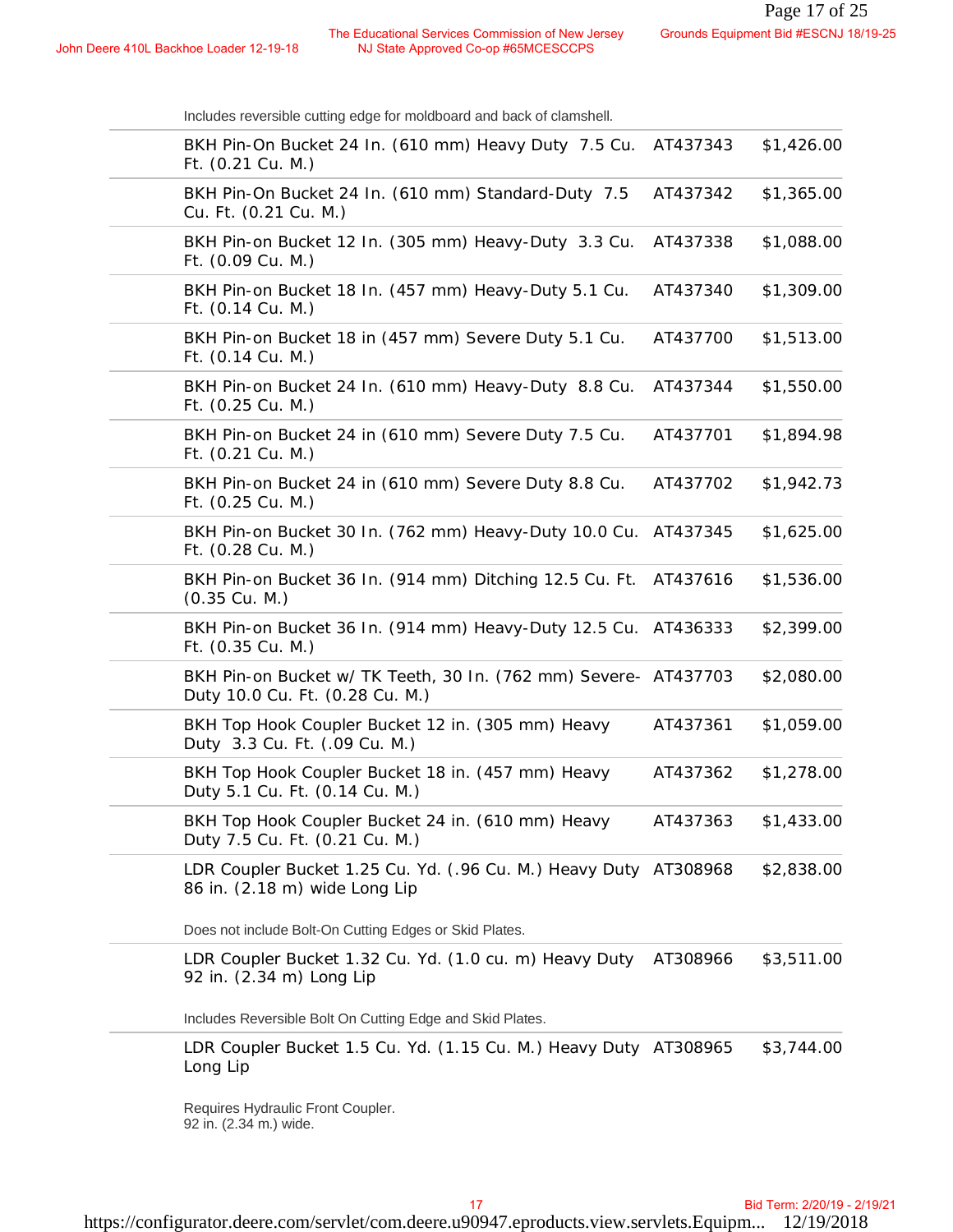| Includes reversible bolt-on cutting edge and skid plates.<br>Includes two lift holes<br>LDR Pin-On Bucket 1.32 Cu. Yd. (1.0 Cu. M.) Heavy Duty<br>AT308080<br>Long Lip Bucket<br>92 in. (2.34 m) wide.<br>Includes reversible bolt-on cutting edge with skid plates.<br>* Includes two lift holes.<br>LDR Pin-on Bucket 1.25 Cu. Yd. (.96 Cu. M.) Heavy Duty<br>AT308076<br>86 in. (2.18 m) Long Lip and Skid Plates<br>LDR Pin-on Bucket 1.5 Cu. Yd. (1.15 Cu. M.) Heavy Duty<br>AT308082<br>Long Lip<br>92 in. (2.34 m) wide.<br>Includes reversible bolt-on cutting edge with skid plates.<br>Includes two lift loops.<br>LDR Pin-on Multi-Purpose Bucket 1.32 Cu. Yd. (1.0 Cu.<br>BYT10703<br>M.), 92 in. (2.34 m) wide<br>Includes Reversible Bolt On Cutting Edges and Skid Plates.<br>Requires Code 7075, or Third Function Loader Hydraulics.<br>92 in. (2.3 m) bucket width<br>Includes reversible bolt-on cutting edge with skid plates.<br>Pre-drilled for eight teeth.<br>Order teeth from parts.<br>Includes two lift holes.<br>Proper counterweight is required.<br>See Counterweight Selection Chart.<br>Includes reversible cutting edge for moldboard and back of clamshell.<br>Loader Coupler Attachment Adapter Hook Plates (2)<br>AT336927<br>Standard<br><b>Frame Attachment</b><br>Counterweight, Front, 1,000 lbs (454 kg)<br>BYT10255<br>Use with (4) T119912 AND (4) 19M9124.<br>Counterweight, Front, 1,250 lbs (567 kg)<br>BYT10256<br>Use with (4) T119912 AND (4) 19M9124.<br>AT409592<br>Counterweight, Front, 250 lbs (113 kg)<br>If adding to the 450 lb. (204 KG) counterweight, order (4) T151797, (2)<br>19M9088, AND (2) 14M7291.<br>For 750 lb. (340 KG), 1000 lb. (454 KG) and 1250 lb. (567 KG)<br>counterweights, order (2) T151797 and (2) 19M8976<br>Counterweight, Front, 450 lbs (204 kg)<br>BYT10251<br>Use with (4) T119912 AND (4) 19M9124.<br>BYT10254<br>Counterweight, Front, 750 lbs (340 kg) | ere 410L Backhoe Loader 12-19-18 | The Educational Services Commission of New Jersey<br>NJ State Approved Co-op #65MCESCCPS |  | Grounds Equipment Bid #ESCNJ 18/19-25 |
|--------------------------------------------------------------------------------------------------------------------------------------------------------------------------------------------------------------------------------------------------------------------------------------------------------------------------------------------------------------------------------------------------------------------------------------------------------------------------------------------------------------------------------------------------------------------------------------------------------------------------------------------------------------------------------------------------------------------------------------------------------------------------------------------------------------------------------------------------------------------------------------------------------------------------------------------------------------------------------------------------------------------------------------------------------------------------------------------------------------------------------------------------------------------------------------------------------------------------------------------------------------------------------------------------------------------------------------------------------------------------------------------------------------------------------------------------------------------------------------------------------------------------------------------------------------------------------------------------------------------------------------------------------------------------------------------------------------------------------------------------------------------------------------------------------------------------------------------------------------------------------------------------------------------------------------------------|----------------------------------|------------------------------------------------------------------------------------------|--|---------------------------------------|
|                                                                                                                                                                                                                                                                                                                                                                                                                                                                                                                                                                                                                                                                                                                                                                                                                                                                                                                                                                                                                                                                                                                                                                                                                                                                                                                                                                                                                                                                                                                                                                                                                                                                                                                                                                                                                                                                                                                                                  |                                  |                                                                                          |  |                                       |
|                                                                                                                                                                                                                                                                                                                                                                                                                                                                                                                                                                                                                                                                                                                                                                                                                                                                                                                                                                                                                                                                                                                                                                                                                                                                                                                                                                                                                                                                                                                                                                                                                                                                                                                                                                                                                                                                                                                                                  |                                  |                                                                                          |  | \$3,209.00                            |
|                                                                                                                                                                                                                                                                                                                                                                                                                                                                                                                                                                                                                                                                                                                                                                                                                                                                                                                                                                                                                                                                                                                                                                                                                                                                                                                                                                                                                                                                                                                                                                                                                                                                                                                                                                                                                                                                                                                                                  |                                  |                                                                                          |  |                                       |
|                                                                                                                                                                                                                                                                                                                                                                                                                                                                                                                                                                                                                                                                                                                                                                                                                                                                                                                                                                                                                                                                                                                                                                                                                                                                                                                                                                                                                                                                                                                                                                                                                                                                                                                                                                                                                                                                                                                                                  |                                  |                                                                                          |  | \$2,837.00                            |
|                                                                                                                                                                                                                                                                                                                                                                                                                                                                                                                                                                                                                                                                                                                                                                                                                                                                                                                                                                                                                                                                                                                                                                                                                                                                                                                                                                                                                                                                                                                                                                                                                                                                                                                                                                                                                                                                                                                                                  |                                  |                                                                                          |  | \$3,526.00                            |
|                                                                                                                                                                                                                                                                                                                                                                                                                                                                                                                                                                                                                                                                                                                                                                                                                                                                                                                                                                                                                                                                                                                                                                                                                                                                                                                                                                                                                                                                                                                                                                                                                                                                                                                                                                                                                                                                                                                                                  |                                  |                                                                                          |  |                                       |
|                                                                                                                                                                                                                                                                                                                                                                                                                                                                                                                                                                                                                                                                                                                                                                                                                                                                                                                                                                                                                                                                                                                                                                                                                                                                                                                                                                                                                                                                                                                                                                                                                                                                                                                                                                                                                                                                                                                                                  |                                  |                                                                                          |  | \$6,478.00                            |
|                                                                                                                                                                                                                                                                                                                                                                                                                                                                                                                                                                                                                                                                                                                                                                                                                                                                                                                                                                                                                                                                                                                                                                                                                                                                                                                                                                                                                                                                                                                                                                                                                                                                                                                                                                                                                                                                                                                                                  |                                  |                                                                                          |  |                                       |
|                                                                                                                                                                                                                                                                                                                                                                                                                                                                                                                                                                                                                                                                                                                                                                                                                                                                                                                                                                                                                                                                                                                                                                                                                                                                                                                                                                                                                                                                                                                                                                                                                                                                                                                                                                                                                                                                                                                                                  |                                  |                                                                                          |  | \$1,775.00                            |
|                                                                                                                                                                                                                                                                                                                                                                                                                                                                                                                                                                                                                                                                                                                                                                                                                                                                                                                                                                                                                                                                                                                                                                                                                                                                                                                                                                                                                                                                                                                                                                                                                                                                                                                                                                                                                                                                                                                                                  |                                  |                                                                                          |  |                                       |
|                                                                                                                                                                                                                                                                                                                                                                                                                                                                                                                                                                                                                                                                                                                                                                                                                                                                                                                                                                                                                                                                                                                                                                                                                                                                                                                                                                                                                                                                                                                                                                                                                                                                                                                                                                                                                                                                                                                                                  |                                  |                                                                                          |  | \$1,337.00                            |
|                                                                                                                                                                                                                                                                                                                                                                                                                                                                                                                                                                                                                                                                                                                                                                                                                                                                                                                                                                                                                                                                                                                                                                                                                                                                                                                                                                                                                                                                                                                                                                                                                                                                                                                                                                                                                                                                                                                                                  |                                  |                                                                                          |  |                                       |
|                                                                                                                                                                                                                                                                                                                                                                                                                                                                                                                                                                                                                                                                                                                                                                                                                                                                                                                                                                                                                                                                                                                                                                                                                                                                                                                                                                                                                                                                                                                                                                                                                                                                                                                                                                                                                                                                                                                                                  |                                  |                                                                                          |  | \$1,728.00                            |
|                                                                                                                                                                                                                                                                                                                                                                                                                                                                                                                                                                                                                                                                                                                                                                                                                                                                                                                                                                                                                                                                                                                                                                                                                                                                                                                                                                                                                                                                                                                                                                                                                                                                                                                                                                                                                                                                                                                                                  |                                  |                                                                                          |  |                                       |
|                                                                                                                                                                                                                                                                                                                                                                                                                                                                                                                                                                                                                                                                                                                                                                                                                                                                                                                                                                                                                                                                                                                                                                                                                                                                                                                                                                                                                                                                                                                                                                                                                                                                                                                                                                                                                                                                                                                                                  |                                  |                                                                                          |  | \$525.00                              |
|                                                                                                                                                                                                                                                                                                                                                                                                                                                                                                                                                                                                                                                                                                                                                                                                                                                                                                                                                                                                                                                                                                                                                                                                                                                                                                                                                                                                                                                                                                                                                                                                                                                                                                                                                                                                                                                                                                                                                  |                                  |                                                                                          |  |                                       |
|                                                                                                                                                                                                                                                                                                                                                                                                                                                                                                                                                                                                                                                                                                                                                                                                                                                                                                                                                                                                                                                                                                                                                                                                                                                                                                                                                                                                                                                                                                                                                                                                                                                                                                                                                                                                                                                                                                                                                  |                                  |                                                                                          |  | \$599.00                              |
|                                                                                                                                                                                                                                                                                                                                                                                                                                                                                                                                                                                                                                                                                                                                                                                                                                                                                                                                                                                                                                                                                                                                                                                                                                                                                                                                                                                                                                                                                                                                                                                                                                                                                                                                                                                                                                                                                                                                                  |                                  |                                                                                          |  |                                       |
|                                                                                                                                                                                                                                                                                                                                                                                                                                                                                                                                                                                                                                                                                                                                                                                                                                                                                                                                                                                                                                                                                                                                                                                                                                                                                                                                                                                                                                                                                                                                                                                                                                                                                                                                                                                                                                                                                                                                                  |                                  |                                                                                          |  | \$971.00                              |
| Use with (4) T119912 AND (4) 19M9124.                                                                                                                                                                                                                                                                                                                                                                                                                                                                                                                                                                                                                                                                                                                                                                                                                                                                                                                                                                                                                                                                                                                                                                                                                                                                                                                                                                                                                                                                                                                                                                                                                                                                                                                                                                                                                                                                                                            |                                  |                                                                                          |  |                                       |
|                                                                                                                                                                                                                                                                                                                                                                                                                                                                                                                                                                                                                                                                                                                                                                                                                                                                                                                                                                                                                                                                                                                                                                                                                                                                                                                                                                                                                                                                                                                                                                                                                                                                                                                                                                                                                                                                                                                                                  |                                  | 18                                                                                       |  | Bid Term: 2/20/19 - 2/19/21           |

John Deere 410L Backhoe Loader 12-19-18<br>NJ State Approved Co-op #65MCESCCPS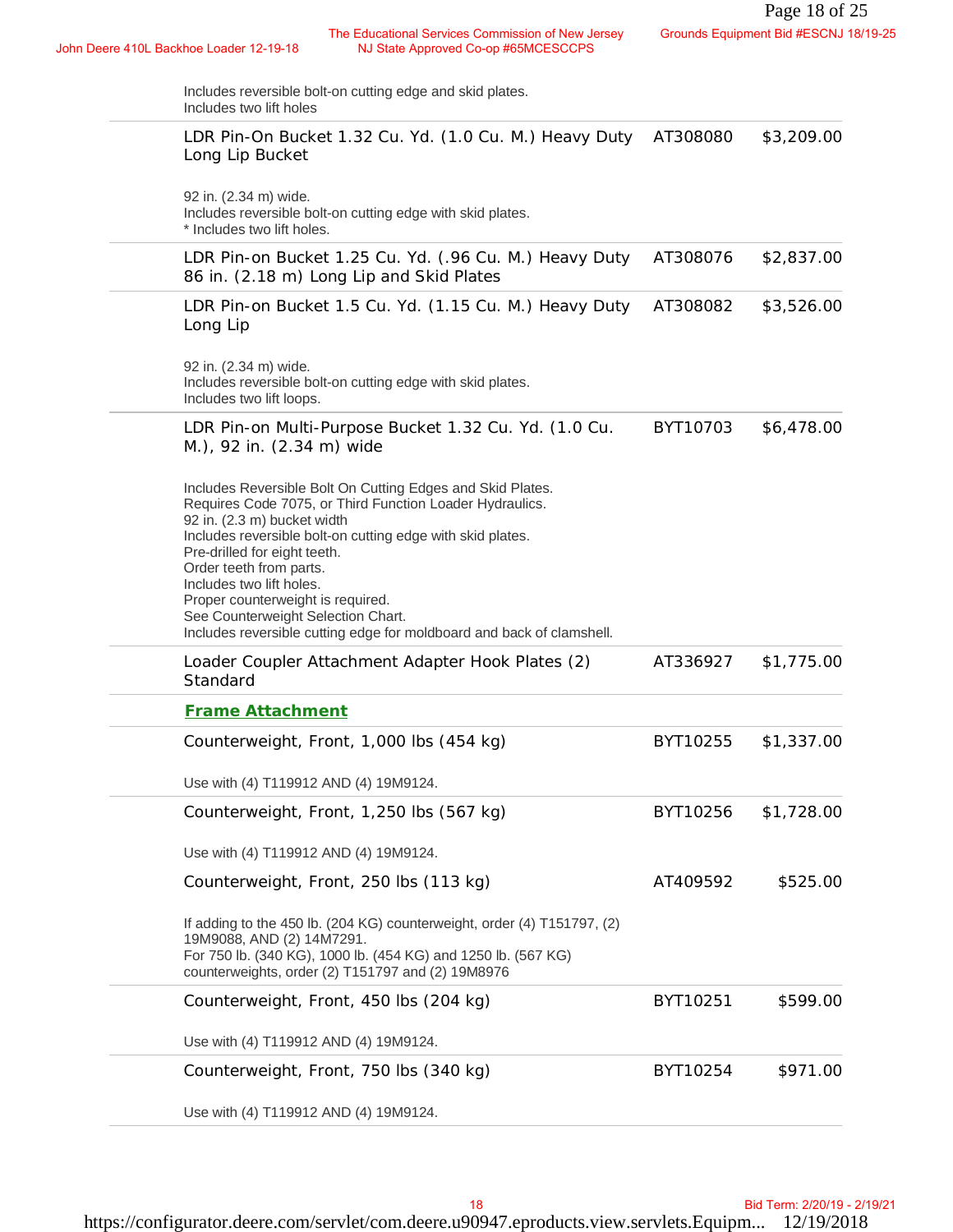John Deere 410L Backhoe Loader 12-19-18 The Educational Services Commission of New Jersey NJ State Approved Co-op #65MCESCCPS

| <b>Front Attachments</b>                                                                                                                                                                                                                                                                                                                                                                                                                                                                                                                                                                                                                                                                                                                           |          |            |
|----------------------------------------------------------------------------------------------------------------------------------------------------------------------------------------------------------------------------------------------------------------------------------------------------------------------------------------------------------------------------------------------------------------------------------------------------------------------------------------------------------------------------------------------------------------------------------------------------------------------------------------------------------------------------------------------------------------------------------------------------|----------|------------|
| Forks, Pallet (2) 60 in. (1.52m) with 60 in. (1.52m)<br>Coupler Fork Carriage                                                                                                                                                                                                                                                                                                                                                                                                                                                                                                                                                                                                                                                                      | AT308139 | \$3,601.00 |
| Forks, Pallet (2) 48 in. (1.22m) with 60 in. (1.52m)<br>Coupler Fork Carriage                                                                                                                                                                                                                                                                                                                                                                                                                                                                                                                                                                                                                                                                      | AT308138 | \$3,428.00 |
| Guards                                                                                                                                                                                                                                                                                                                                                                                                                                                                                                                                                                                                                                                                                                                                             |          |            |
| Backhoe Boom Protection Plate, Bolt-On                                                                                                                                                                                                                                                                                                                                                                                                                                                                                                                                                                                                                                                                                                             | AT323580 | \$586.00   |
| Installation instructions T207899, Average installation 1.5 hours.<br>Bolt on or weld to underside of backhoe boom. Recommended for rental,<br>lease, thumbs/clamps, swingers, jaw buckets, and non-Deere attachments<br>on couplers.                                                                                                                                                                                                                                                                                                                                                                                                                                                                                                              |          |            |
| KIT, FULL MFWD GUARD                                                                                                                                                                                                                                                                                                                                                                                                                                                                                                                                                                                                                                                                                                                               | AT438402 | \$270.00   |
| MFWD Wheel Fender Kit for 18 in. tires only                                                                                                                                                                                                                                                                                                                                                                                                                                                                                                                                                                                                                                                                                                        | AT371257 | \$697.00   |
| Requires MFWD and 12.5/80-18 or 340/80R-18 front tires.                                                                                                                                                                                                                                                                                                                                                                                                                                                                                                                                                                                                                                                                                            |          |            |
| <b>Hydraulics</b>                                                                                                                                                                                                                                                                                                                                                                                                                                                                                                                                                                                                                                                                                                                                  |          |            |
| Accu-Swing Kit for Backhoe                                                                                                                                                                                                                                                                                                                                                                                                                                                                                                                                                                                                                                                                                                                         | AT431340 | \$474.00   |
| Includes two circuit reliefs, fittings, clamps and hardware.<br>Installation instructions T210751.                                                                                                                                                                                                                                                                                                                                                                                                                                                                                                                                                                                                                                                 |          |            |
| Auxiliary Backhoe Hydraulic Plumbing Kit, Two-Way<br>Proportional Flow - Extendable Dipperstick                                                                                                                                                                                                                                                                                                                                                                                                                                                                                                                                                                                                                                                    | BYT11019 | \$575.00   |
| For use with serial numbers after 338468.<br>Includes plumbing to bulkhead at the end of the dipperstick.<br>Average installation, 2 hours<br>Includes two circuit reliefs, fittings, clamps, hoses and hardware.<br>For Low Flow intermittent usage (Thumb, Auger, Rotation Circuit, etc.)<br>Requires unit to have unused 5th, 6th or 7th 2 way hydraulic functions.<br>310SL HL and 410L controlled by thumb roller in pilot joystick.<br>Quick connect couplers and jumper hoses from bulkhead to attachment<br>not included.<br>If installing hydraulic Deere thumb, additional thumb plumbing kit is<br>required (BYT11011). Please reference DTAC Solution 115211.<br>For installation instructions, please reference DTAC Solution 114951. |          |            |
| Auxiliary Backhoe Hydraulic Plumbing Kit, Two-Way<br>Proportional Flow - Standard Dipperstick                                                                                                                                                                                                                                                                                                                                                                                                                                                                                                                                                                                                                                                      | BYT11015 | \$575.00   |
| For use with serial numbers after 338468.<br>Includes plumbing to bulkhead at the end of the dipperstick.<br>Average installation, 2 hours<br>Includes two circuit reliefs, fittings, clamps, hoses and hardware.<br>For Low Flow intermittent usage (Thumb, Auger, Rotation Circuit, etc.)<br>Requires unit to have unused 5th, 6th or 7th 2 way hydraulic functions.<br>310SL HL and 410L controlled by thumb roller in pilot joystick.<br>Quick connect couplers and jumper hoses from bulkhead to attachment<br>not included.<br>If installing hydraulic Deere thumb, additional thumb plumbing kit is<br>required (BYT11010). Please reference DTAC Solution 115211.<br>For installation instructions, please reference DTAC Solution 114951. |          |            |
|                                                                                                                                                                                                                                                                                                                                                                                                                                                                                                                                                                                                                                                                                                                                                    |          |            |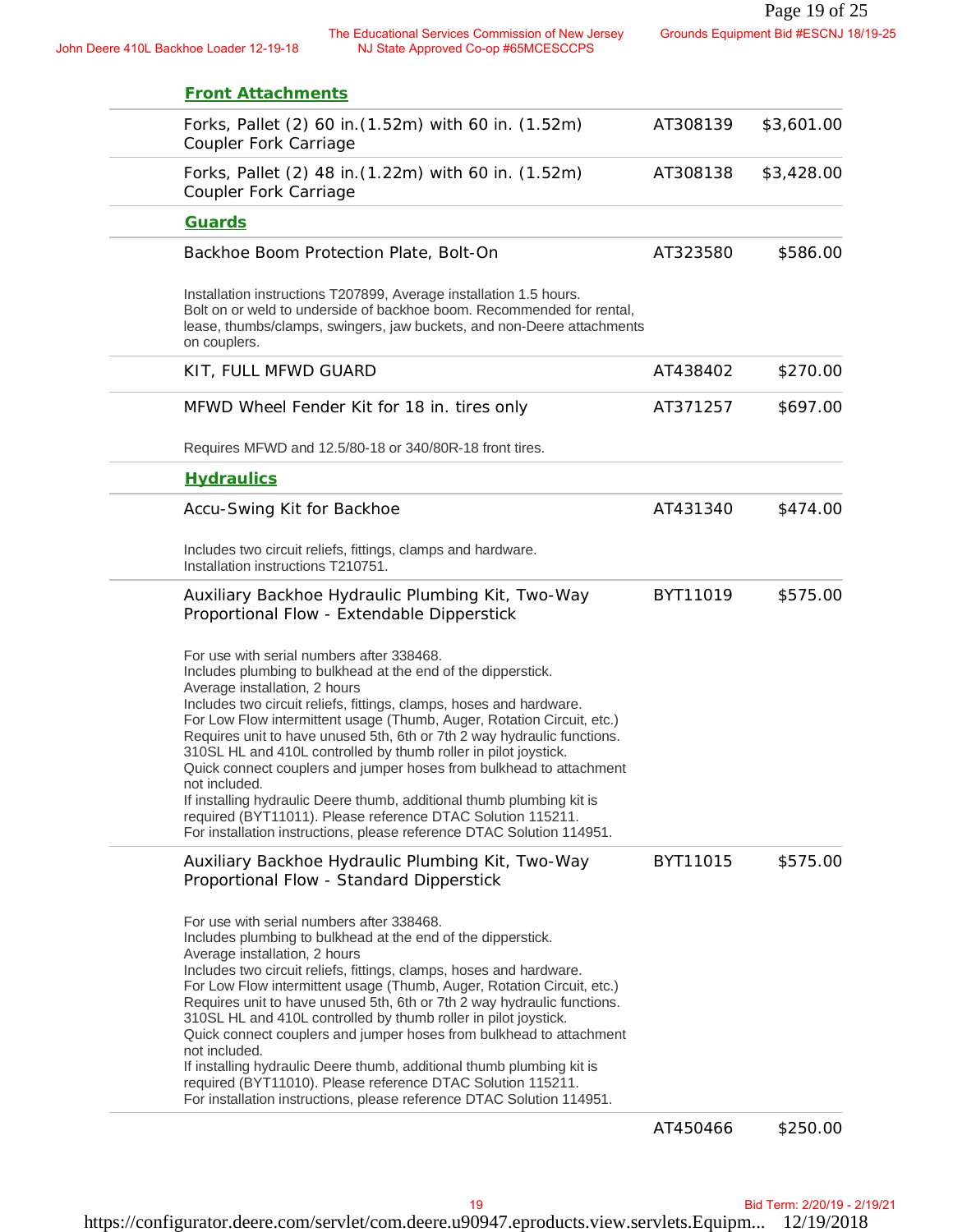| The Educational Services Commission of New Jersey<br>NJ State Approved Co-op #65MCESCCPS<br>ere 410L Backhoe Loader 12-19-18                                                                                                                                                                                                                                                                                                                   |          | Grounds Equipment Bid #ESCNJ 18/19-25 |
|------------------------------------------------------------------------------------------------------------------------------------------------------------------------------------------------------------------------------------------------------------------------------------------------------------------------------------------------------------------------------------------------------------------------------------------------|----------|---------------------------------------|
| Auxiliary Backhoe Hydraulics for Auger, Extendible<br>Dipperstick                                                                                                                                                                                                                                                                                                                                                                              |          |                                       |
| Includes fittings and hydraulic couplers for bucket cylinder.<br>Average installation, 1 hour.<br>Bucket cylinder hoses are disconnected; bucket function operates auger<br>forward and reverse. No additional controls are required.<br>Dealer must supply 0.5 inch (12.7 mm) ID hoses from bucket cylinder<br>hydraulic couplers to auger.                                                                                                   |          |                                       |
| Auxiliary Backhoe Hydraulics for Auger, Standard<br>Dipperstick                                                                                                                                                                                                                                                                                                                                                                                | AT448424 | \$446.00                              |
| Includes fittings and hydraulic couplers for bucket cylinder.<br>Average installation, 1 hour.<br>Bucket cylinder hoses are disconnected; bucket function operates auger<br>forward and reverse. No additional controls are required.<br>Dealer must supply 0.5 inch (12.7 mm) ID hoses from bucket cylinder<br>hydraulic couplers to auger.                                                                                                   |          |                                       |
| Auxiliary Loader Control Valve with 3 Function Hydraulics - AT431168<br>Single Lever                                                                                                                                                                                                                                                                                                                                                           |          | \$4,785.00                            |
| For use on Backhoes with a Serial Numbers below 292974.<br>L-Series backhoes except the 310L and 310L EP must order applicable<br>Software Part. Number in JDPoint for Field Kit to function properly.<br>If machine is not equipped with pilot controls and backhoe propotional<br>auxiliary, also order:<br>AT431208 Auxiliary Valve Controller (AVC)<br>AT432173 Wiring Harness<br>14M7303 Nut (Qty 4)<br>19M7775 Cap Screw M6 x 16 (Qty 4) |          |                                       |
| Auxiliary Plumbing for Selective Flow - Extendible<br>Dipperstick                                                                                                                                                                                                                                                                                                                                                                              | AT431160 | \$662.00                              |
| Installation instructions T208495<br>Average installation, 2 hours.<br>Requires Extendible Dipperstick.<br>Requires Five Function Plus Selective Flow or Selective Flow.Includes<br>boom and dipperstick hydraulic lines, and hardware for attaching hoses<br>and lines from the selective flow valve section to end of dipperstick.<br>Required for hammers, compactors, high or low flow motor attachments<br>mounted on end of dipperstick. |          |                                       |
| Auxiliary Plumbing for Selective Flow - Standard<br>Dipperstick                                                                                                                                                                                                                                                                                                                                                                                | AT456542 | \$588.00                              |
| Average installation, 2 hours.<br>Requires Standard Dipperstick.<br>Requires AT431167 Slective Flow Control Kit.<br>Includes boom and dipperstick hydraulic lines, and hardware for attaching<br>hoses and lines from the selective flow valve section to end of Dipperstick.<br>Required for hammers, compactors, high or low flow motor attachments<br>mounted on end of Dipperstick.                                                        |          |                                       |
| Auxillary Backhoe Hydraulic Plumbing Kit (2 way) for<br>Thumb, Clamp, Swinger or Jaw Bucket                                                                                                                                                                                                                                                                                                                                                    | AT448592 | \$639.00                              |
| For use with serial numbers prior to 338468.<br>Plumbing from the backhoe valve out to the bulk head bracket.<br>Includes two circuit reliefs, fittings, clamps and hardware.                                                                                                                                                                                                                                                                  |          |                                       |
| 20                                                                                                                                                                                                                                                                                                                                                                                                                                             |          | Bid Term: 2/20/19 - 2/19/21           |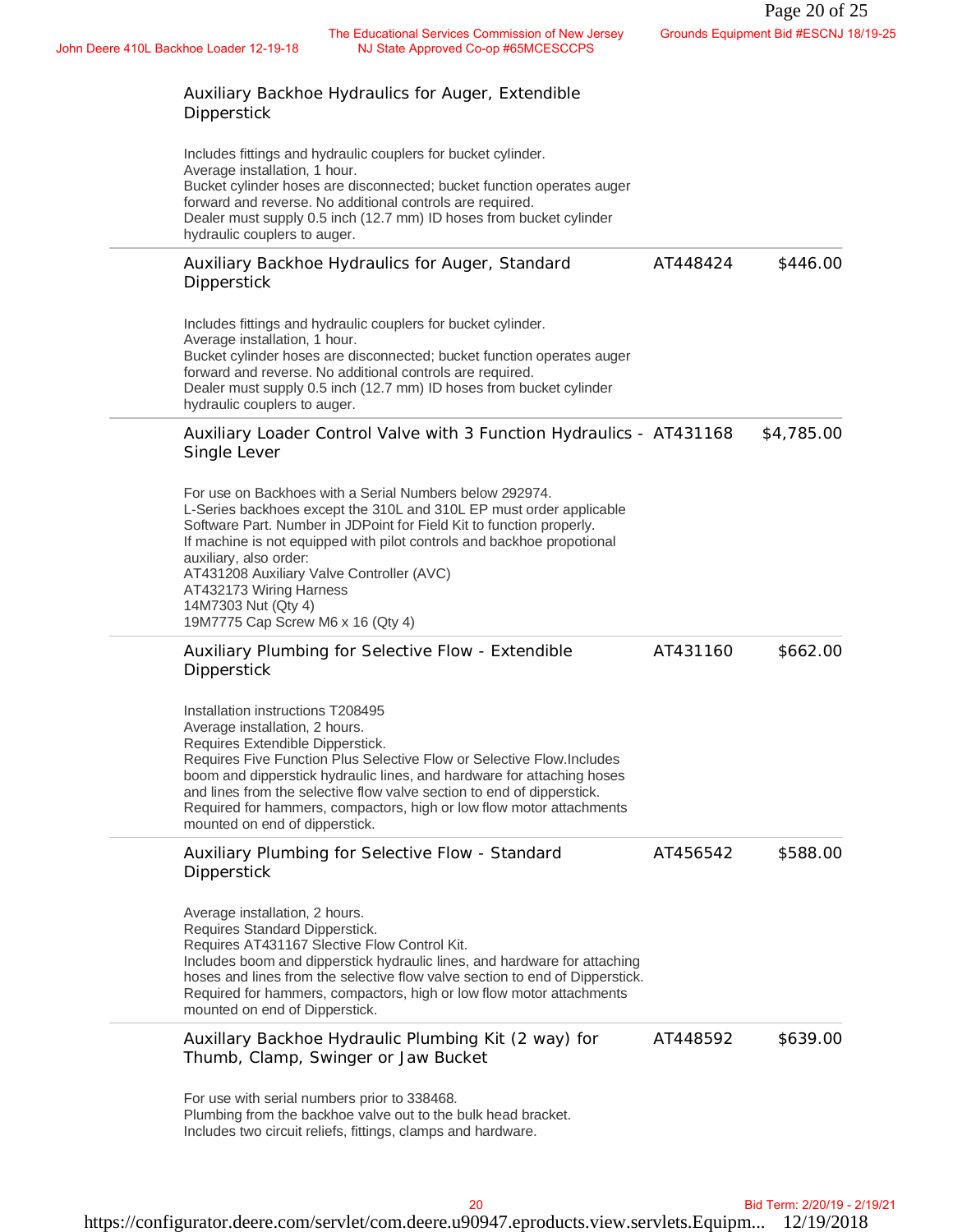| Requires Dealer to make eight hoses per installation instructions.<br>Requires additional plumbing to the selected attachment.<br>Not required with factory thumb installation codes 9230 and 9235.                                                                                                                                                                                                                                                                                                                  |          |            |
|----------------------------------------------------------------------------------------------------------------------------------------------------------------------------------------------------------------------------------------------------------------------------------------------------------------------------------------------------------------------------------------------------------------------------------------------------------------------------------------------------------------------|----------|------------|
| Controlled Lowering Device for Backhoe Boom Cylinder                                                                                                                                                                                                                                                                                                                                                                                                                                                                 | AT431164 | \$2,635.00 |
| Controlled Lowering Device for Backhoe Dipper (Crowd)<br>Cylinder                                                                                                                                                                                                                                                                                                                                                                                                                                                    | AT431163 | \$2,199.00 |
| Requires prior installation of AT431164 Controlled Lowering Device for<br>Backhoe Boom Cylinder Kit.                                                                                                                                                                                                                                                                                                                                                                                                                 |          |            |
| Hand Held Hydraulics                                                                                                                                                                                                                                                                                                                                                                                                                                                                                                 | AT448428 | \$447.00   |
| Plumbing routed from the backhoe valve to above the battery box for hook<br>up of hand held attachments.<br>Average installation, 4 hours.<br>Includes two circuit reliefs, fittings, clamps and hardware.<br>Requires Selective Flow Valve.<br>Installed in Battery Box.                                                                                                                                                                                                                                            |          |            |
| Hydraulic Plumbing, Bulk Head to Deere Thumb Cylinder - BYT11011<br><b>Extendable Dipperstick</b>                                                                                                                                                                                                                                                                                                                                                                                                                    |          | \$85.00    |
| For use with serial numbers after 338468.<br>Must be configured with 6230 or 6240 or BYT11016, BYT11017,<br>BYT11018, BYT11019.<br>Average installation, 2 hours.<br>For Low Flow intermittent usage (Thumb, Auger, Rotation Circuit, etc.)<br>Requires unit to have unused 5th, 6th or 7th 2 way hydraulic functions.<br>310L EP, 310L, 310SL controlled by foot pedal. 310SL HL and 410L<br>controlled by thumb roller in pilot joystick.<br>For installation instructions, please reference DTAC Solution 115211. |          |            |
| Hydraulic Plumbing, Bulk Head to Deere Thumb Cylinder - BYT11010<br><b>Standard Dipperstick</b>                                                                                                                                                                                                                                                                                                                                                                                                                      |          | \$85.00    |
| For use with serial numbers after 338468.<br>Must be configured with 6230 or 6240 or BYT11006, BYT11007,<br>BYT11014, BYT11015.<br>Average installation, 2 hours.<br>For Low Flow intermittent usage (Thumb, Auger, Rotation Circuit, etc.)<br>Requires unit to have unused 5th, 6th or 7th 2 way hydraulic functions.<br>310L EP, 310L, 310SL controlled by foot pedal. 310SL HL and 410L<br>controlled by thumb roller in pilot joystick.<br>For installation instructions, please reference DTAC Solution 115211. |          |            |
| K-Series Style Loader Control Grip Kit                                                                                                                                                                                                                                                                                                                                                                                                                                                                               | AT450437 | \$414.00   |
| Loader Coupler, Hydraulic                                                                                                                                                                                                                                                                                                                                                                                                                                                                                            | AT431166 | \$7,555.00 |
| For use on Backhoes with a Serial Numbers below 304845.<br>L-Series backhoes except the 310L and 310L EP must order applicable<br>Software Part Number in JDPoint for Field Kit to function properly.                                                                                                                                                                                                                                                                                                                |          |            |
| Selective Flow Control Kit (1 way flow for use with<br>hammer or compactor)                                                                                                                                                                                                                                                                                                                                                                                                                                          | AT431167 | \$1,695.00 |
| Selective flow control to the backhoe valve for switch control of auxiliary<br>hydraulics.                                                                                                                                                                                                                                                                                                                                                                                                                           |          |            |
|                                                                                                                                                                                                                                                                                                                                                                                                                                                                                                                      |          |            |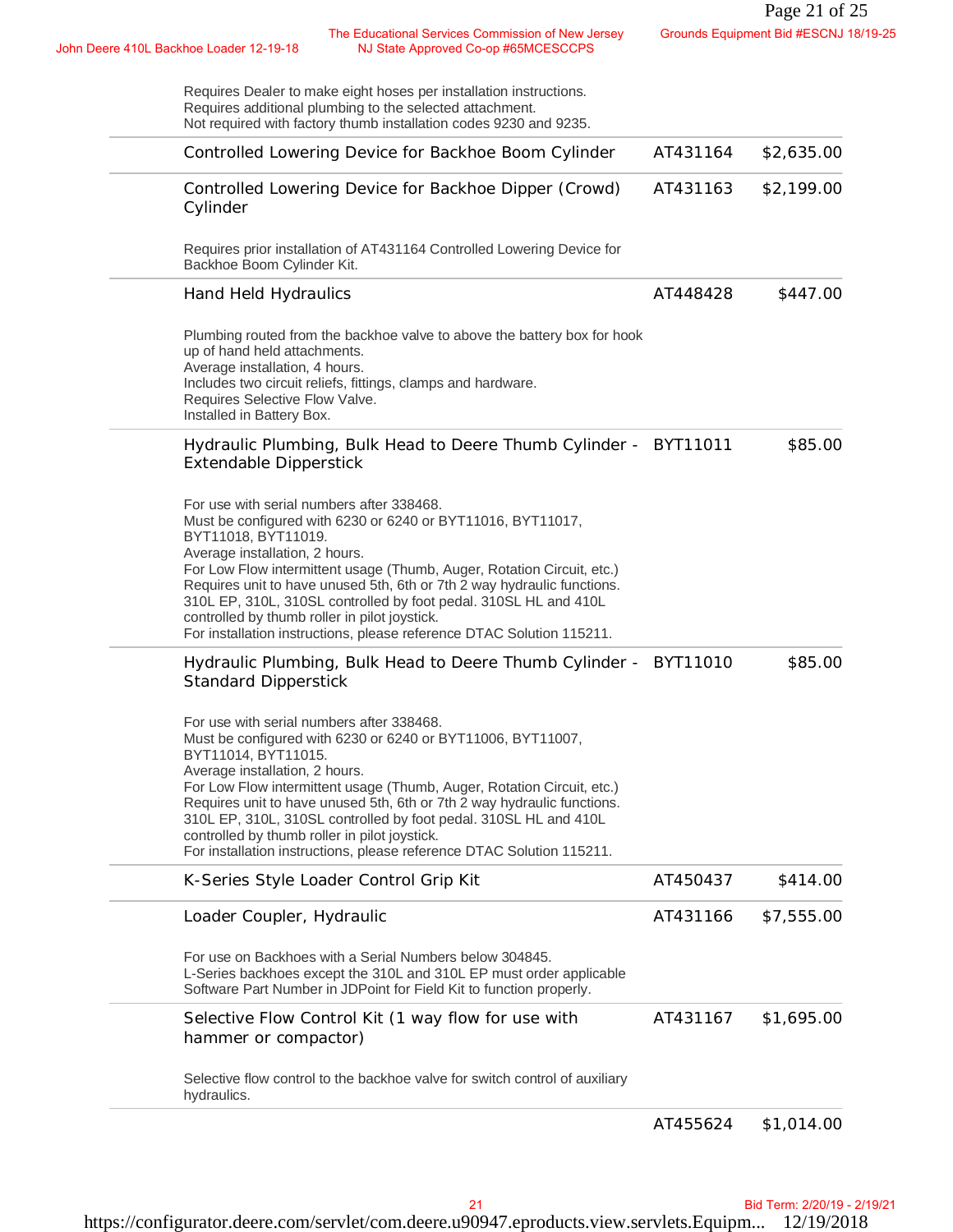Sixth Function Manual Valve Kit (2 way flow for thumb swinger or grapple) Valve section and two hoses. Pedal and linkage ordered separately. For use with Manual Controls 5225. Sixth Function Valve Kit (2 way flow for thumb swinger or AT431161 \$2,937.00 grapple) Valve section and two hoses. For use with Pilot Controls 5285. If the machine is not equipped with single lever loader control (SLLC) and loader auxiliary, also order: AT431208 Auxiliary Valve Controller (AVC) AT432173 Wiring Harness 14M7303 Nut (Qty 4) 19M7775 Cap Screw M6 X 16 (Qty 4) **Hydraulics** Auxiliary Loader Control Valve with 3 Function Hydraulics - AT463723 \$4,785.00 Single Lever For use on Backhoes with Serial Numbers 292974 and Higher. L-Series backhoes except the 310L and 310L EP must order applicable Software Part. Number in JDPoint for Field Kit to function properly. If machine is not equipped with pilot controls and backhoe propotional auxiliary, also order: AT431208 Auxiliary Valve Controller (AVC) AT432173 Wiring Harness 14M7303 Nut (Qty 4) 19M7775 Cap Screw M6 x 16 (Qty 4) Loader Coupler, Hydraulic For use on Backhoes with a Serial Number 304845 and Higher. L-Series backhoes must order applicable Software Part Number in JDPoint for Field Kit to function properly. BYT10279 \$7,555.00 **Miscellaneous** Stop Kit, Field Kit - Pilot Tower Stow **BYT10312** \$25.00 **Operator Environment** Autoshift Software Order through JDPoint per installation instructions T319017. AT417183 View Price Case Three Lever Controls 5th Function Lever Kit Adds lever to Case 3 lever backhoe controls to operate auxiliary valve on Standard Dipperstick or operates Extendable Dipperstick.. AT309740 \$191.00 Case Three Lever Controls with Foot Swing For units with code 5225. AT309739 \$1,356.00 Ford Four Lever Controls for Standard and Extendible **Dipperstick** AT185628 \$2,975.00 Commission of New Jeres,<br>Coop #SMCSSCCPS<br>Coop #SMCSSCCPS<br>Tay flow for thumb<br>for thumb swinger or AT431161 \$2,937.00<br>roader control (SLLC) and<br>Function Hydraulics - AT463723 \$4,785.00<br>Function Hydraulics - AT463723 \$4,785.0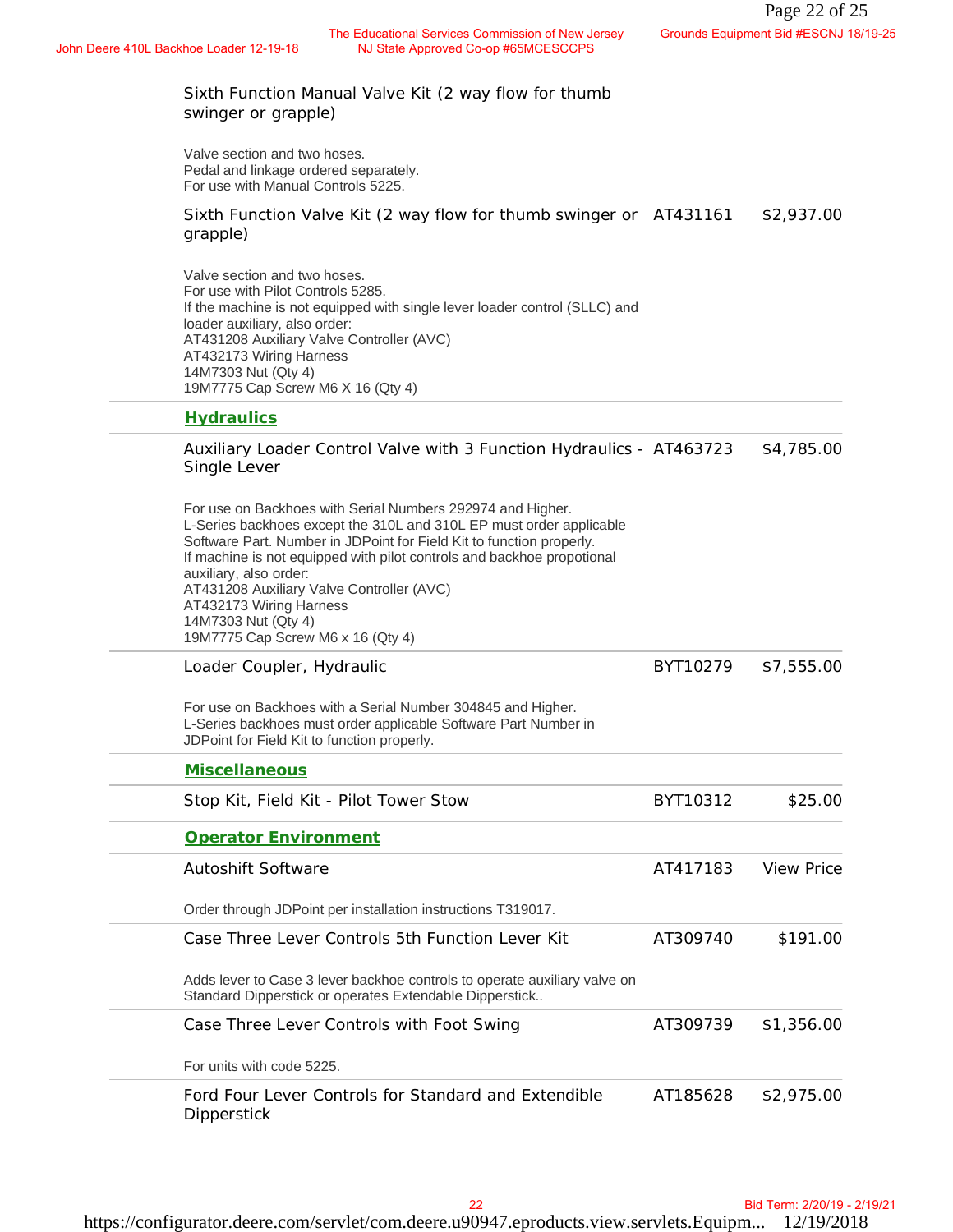| The Educational Services Commission of New Jersey<br>John Deere 410L Backhoe Loader 12-19-18<br>NJ State Approved Co-op #65MCESCCPS                                                                                                                                                                                                      |          | Page 23 of 25<br>Grounds Equipment Bid #ESCNJ 18/19-25 |
|------------------------------------------------------------------------------------------------------------------------------------------------------------------------------------------------------------------------------------------------------------------------------------------------------------------------------------------|----------|--------------------------------------------------------|
|                                                                                                                                                                                                                                                                                                                                          |          |                                                        |
| Ford Four Lever Controls for Standard and Extendible Dipperstick.<br>For units with code 5225.                                                                                                                                                                                                                                           |          |                                                        |
| ISO (Deere) Two Lever Mechanical Controls                                                                                                                                                                                                                                                                                                | AT185624 | \$493.00                                               |
| Requires Right Pedal Kit, if equipped with Case controls and five function<br>control valve. For units with code 5225.                                                                                                                                                                                                                   |          |                                                        |
| Mounting kit for multi-purpose (ABC) Dry Chemical Fire<br>Extinguisher                                                                                                                                                                                                                                                                   | AT408903 | \$96.00                                                |
| Kit Does not Include Fire Extinguisher.                                                                                                                                                                                                                                                                                                  |          |                                                        |
| Operator Manual Tether Cables for ROPS or Cab                                                                                                                                                                                                                                                                                            | AT192032 | \$27.00                                                |
| Radio Auxiliary kit                                                                                                                                                                                                                                                                                                                      | AT451676 | \$280.00                                               |
| Requires code 9917 or BYT10718 basic radio package. 3.5mm auxiliary<br>input jack, harness for aux input to radio, roof power port, roof storage<br>compartment. This kit is designed to add 3.5mm input to Bosch radios,<br>and power to charge devices. Note that this kit does NOT include XM,<br>USB input, or Bluetooth microphone. |          |                                                        |
| SAE Excavator Style Two Lever Controls                                                                                                                                                                                                                                                                                                   | AT301434 | \$250.00                                               |
| Sixth Function Pedal for Lever Controls                                                                                                                                                                                                                                                                                                  | AT185629 | \$373.00                                               |
| Sun Visor                                                                                                                                                                                                                                                                                                                                | AT186307 | \$92.00                                                |
| Operator Environment                                                                                                                                                                                                                                                                                                                     |          |                                                        |
| Canopy (ROPS/FOPS) to Quarter Cab Conversion Kit                                                                                                                                                                                                                                                                                         | BYT10250 | \$390.00                                               |
| Includes all parts needed to add quarter cab to canopy machine, including<br>windshield wiper and windshield washer, but not including the glass. Refer<br>to installation instructions for a list of glass pieces to order from service<br>parts.                                                                                       |          |                                                        |
| <b>Heated Seat Kit</b>                                                                                                                                                                                                                                                                                                                   | BYT10673 | \$260.00                                               |
| This kit includes the heated cloth seat cushion (back and bottom),<br>electrical harness, and the switch to control the heated seat.<br>Converstion kit can be used with mechanical or air suspension seats.<br>Conversion kit can be used for cab configurations only.                                                                  |          |                                                        |
| Mechanical to Air Seat Conversion                                                                                                                                                                                                                                                                                                        | BYT10670 | \$786.00                                               |
| For use on machines prior to Serial Number: 329231.<br>Includes complete air suspension assembly, wiring, and controls, to<br>convert mechanical<br>seat suspension to air suspension.<br>Conversion kit can be used for open ROPS or cab configurations.                                                                                |          |                                                        |
| Mechanical to Air Seat Suspension                                                                                                                                                                                                                                                                                                        | BYT10672 | \$786.00                                               |
| For use on machines after serial number: 329230.<br>Includes complete air suspension assembly, wiring, and controls, to<br>convert mechanical<br>seat suspension to air suspension.<br>Conversion kit can be used for open ROPS or cab configurations.                                                                                   |          |                                                        |
|                                                                                                                                                                                                                                                                                                                                          | BYT10718 | \$850.00                                               |
|                                                                                                                                                                                                                                                                                                                                          |          |                                                        |
| 23                                                                                                                                                                                                                                                                                                                                       |          | Bid Term: 2/20/19 - 2/19/21                            |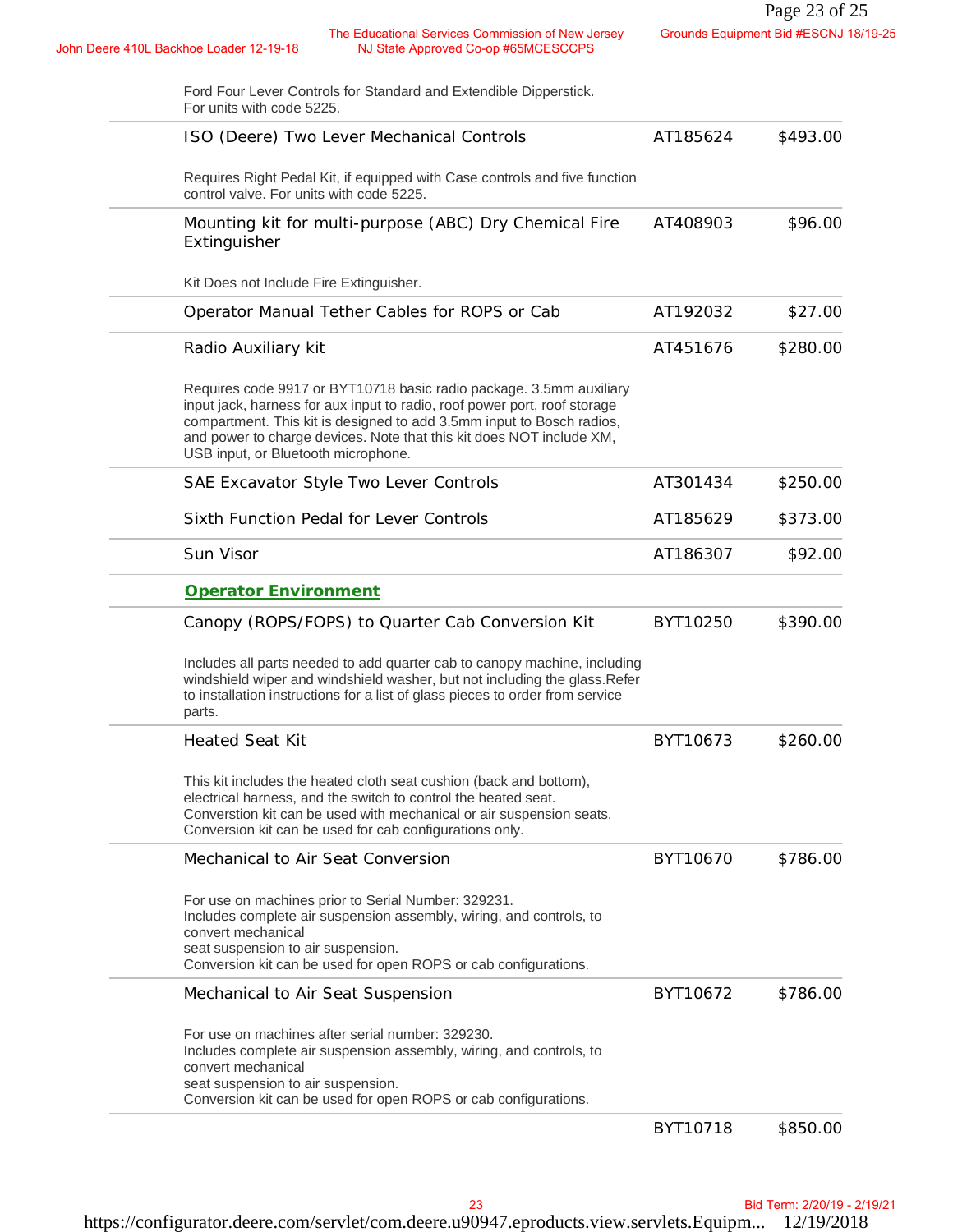John Deere 410L Backhoe Loader 12-19-18<br>NJ State Approved Co-op #65MCESCCPS NJ State Approved Co-op #65MCESCCPS

| Radio, Basic Package                                                                                                                                   |          |            |
|--------------------------------------------------------------------------------------------------------------------------------------------------------|----------|------------|
| AM/FM/Weather Radio                                                                                                                                    |          |            |
| Radio, Premium Package                                                                                                                                 | BYT10717 | \$1,320.00 |
| AM/FM/Weather Radio, XM capable, Bluetooth capable with microphone,<br>3.5mm auxiliary input, USB input, roof power port, roof storage<br>compartment. |          |            |
| <b>Overall Vehicle</b>                                                                                                                                 |          |            |
| (2) External Rear View Mirrors                                                                                                                         | AT186155 | \$282.00   |
| 6 inch Amber Warning Light with LED Beacon and Magnetic AT313592<br>Roof Mounting Kit                                                                  |          | \$257.00   |
| Beacon/Strobe Ready Wiring Kit                                                                                                                         | AT313589 | \$34.00    |
| Kit for aftermarket Beacon or Strobe light<br>Kit does not include Beacon                                                                              |          |            |
| Environmental Drain Kit                                                                                                                                | AT393180 | \$573.00   |
| <b>Fluid Sampling Ports</b>                                                                                                                            | AT433274 | \$480.00   |
| Not available on Stage II (Tier 2) engines.                                                                                                            |          |            |
| LED Flood Light Kit                                                                                                                                    | AT445009 | \$215.00   |
| Includes 2 lights.                                                                                                                                     |          |            |
| LED Spot Light Kit                                                                                                                                     | AT445010 | \$215.00   |
| Includes 2 lights.                                                                                                                                     |          |            |
| License Plate Bracket                                                                                                                                  | AT446496 | \$56.00    |
| Light not included.                                                                                                                                    |          |            |
| License Plate Bracket and Light                                                                                                                        | AT187707 | \$225.00   |
| Pre-Cleaner, Engine Air Intake                                                                                                                         | AT431062 | \$1,025.00 |
| Aspiration style pre-cleaner using engine exhaust to scavenge debris from<br>air filter intake.                                                        |          |            |
| Rear Wheel Spacers for Rear Tire Chains                                                                                                                | AT347522 | \$953.00   |
| Rear Wiring Harness for Hammer, Auto Greaser                                                                                                           | BYT10330 | \$173.00   |
| Harness that enables installation of an auto greaser (primarily for hammer<br>use).                                                                    |          |            |
| Rubber Bumper for Grille Frame                                                                                                                         | AT434236 | \$84.00    |
| Slow Moving Vehicle Emblem                                                                                                                             | AT186288 | \$111.00   |
| Stabilizer Cylinder Guards (Set of Two)                                                                                                                | AT305073 | \$303.00   |
| Ride Control                                                                                                                                           |          |            |